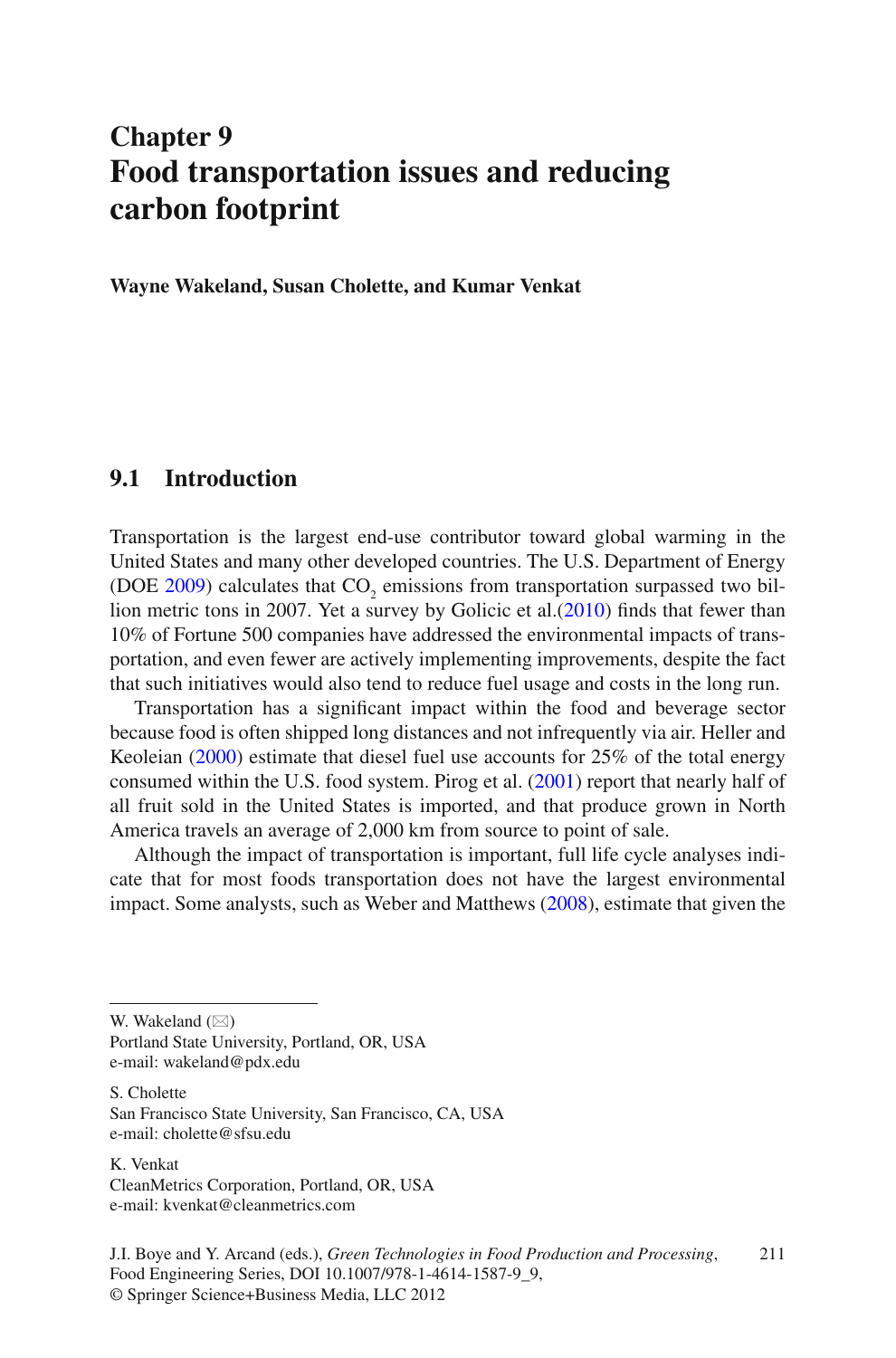typical household food basket, aggregate transportation accounts for just 11% of total carbon emissions associated with food production. We show in Sect. [9.5](#page-13-0) that freight transport accounts for just 6% of overall emissions in the U.S. food sector, but its life cycle impact is greater in the case of plant-based foods that have relatively low production emissions. Therefore, it is still worthwhile to consider improving the food distribution system. There are often many options for delivering food to consumers, and these supply chain configurations can result in vastly differing energy and emissions profiles. In this chapter, we provide the background and tools for analyzing the energy intensity and resultant emissions of a food distribution system, evaluating tradeoffs and identifying opportunities for significant improvement. Note that we use the terms "carbon emissions" and "greenhouse gas emissions" interchangeably in this chapter, implying in both cases that all significant greenhouse gases emitted in a process are counted and reported as a single "carbon dioxide equivalent" figure.

# **9.2 Supply chain basics**

Before we can further investigate transportation impacts, we must first introduce the concept of the supply chain: the sequenced network of facilities and activities that support the production and delivery of a good or service. Given the obvious importance of the supply chain, this field is rife with terminology and buzzwords, many of which are synonymous. For instance, supply chains are sometimes referred to as "demand chains" or "value chains." A supply chain starts with basic suppliers and extends all the way to consumers via stages. These stages may include such facilities as suppliers, factories, warehouses and other storage facilities, distribution centers, and retail outlets.

Figure 9.1 shows a sample supply chain, where the arrows denote the flow of a product toward the consumer. This figure depicts both inbound logistics (the delivery of raw materials and packaging to the manufacturer) as well as outbound logistics (the transportation and storage of the finished good to the end consumer). This chapter focuses on outbound logistics, colloquially known as "gate-to-kitchen" and "farm-to-fork" in the food and beverage industry. The emissions associated with outbound logistics vary by origin and type of food. Weber and Matthews (2008) estimate that food transportation may account for 50% of total carbon emissions for many fruits and vegetables, but less than 10% for red meat products. Although



 **Fig. 9.1** A simple supply chain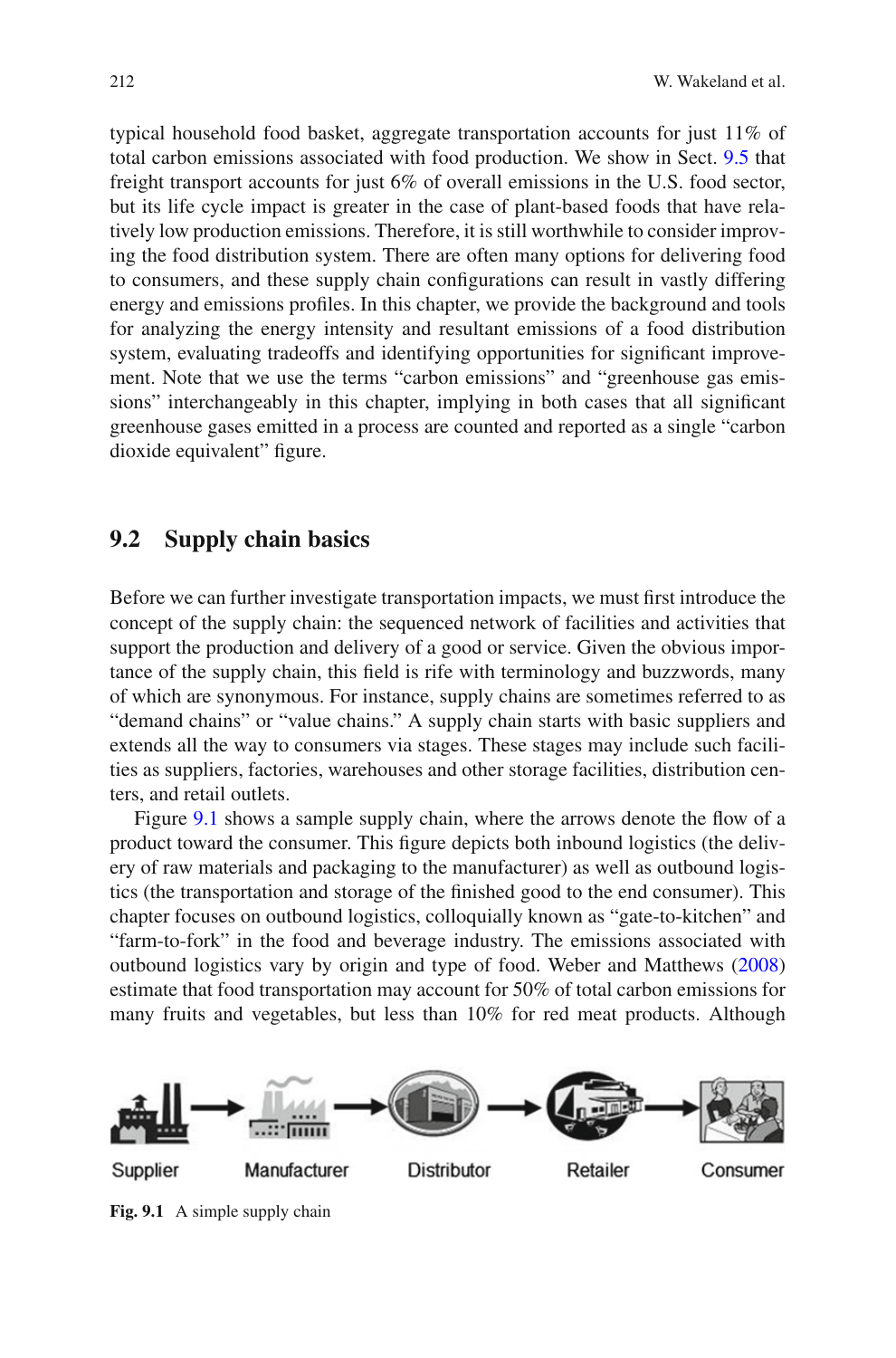inbound logistics can require substantial energy use, it is considered part of the production process and is discussed in earlier chapters.

 Although the interrelationships between supply chain stages may be quite complex, all supply chains have one aspect in common—they end with a consumer. Supply chains for different products may be interlinked; one supply chain's end consumer may represent an intermediate node for another supply chain. Examples include a firm that buys components and assembles them into consumer items, and a soft drink producer that buys cylinders of compressed  $CO<sub>2</sub>$  to carbonate its products.

 Much supply chain complexity results from the fact that few supply chains are completely controlled by one firm or vertically integrated. For example, producers and retailers are not typically owned by the same firm. Companies may outsource supply chain activities, especially transport and storage activities, which are handled more effectively by third party logistic (3PL) providers. Outside firms that form a part of a company's supply chain are channel partners. These partnerships require collaboration across organizations. We define supply chain management (SCM) as the coordination of business functions within an organization and between the organization and its channel partners. SCM strives to provide goods and services that fulfill customer demand responsively, efficiently, and sustainably.

 SCM includes such functions as demand forecasting, purchasing (also known as sourcing), customer relationship management (CRM), and logistics. Logistics concerns the movement and storage of goods, services, and information. It is an umbrella term for such important functions as transportation, inventory management, packaging, and returns/reverse logistics. Some terminology will be helpful to understand who is doing what. The shipper initiates the movement of the product forward into the supply chain, the carrier is the party that does the actual moving of the product, and the consignee receives the product.

### *9.2.1 Transport modes*

 Within the developed world there are four basic transport modes for shipping large quantities of packaged products: water, rail, truck, and air. Trucking dominates, comprising more than 75% of the total U.S. freight transit bill. Trucking variables include truck type, ownership model (such as 3PL or company-owned fleet), and loading option (less-than-truckload or full-truckload). The dominant transport mode has shifted over time. The first transport revolution occurred when inland water transport replaced animal caravans. In the mid-1800s railroads displaced inland water as the dominant form of cargo transport, and in the mid-1900s trucking displaced railroads. Air cargo is a more recent and growing transport mode popular for short life cycle products such as flowers and luxury foods. The U.S. DOE (2009) estimates that air transport accounts for 9% of U.S. transportation fuel usage. Interestingly, water transport has started to make a comeback. In the United Kingdom (UK), for example, Tesco is relying on inland waterway barges for transporting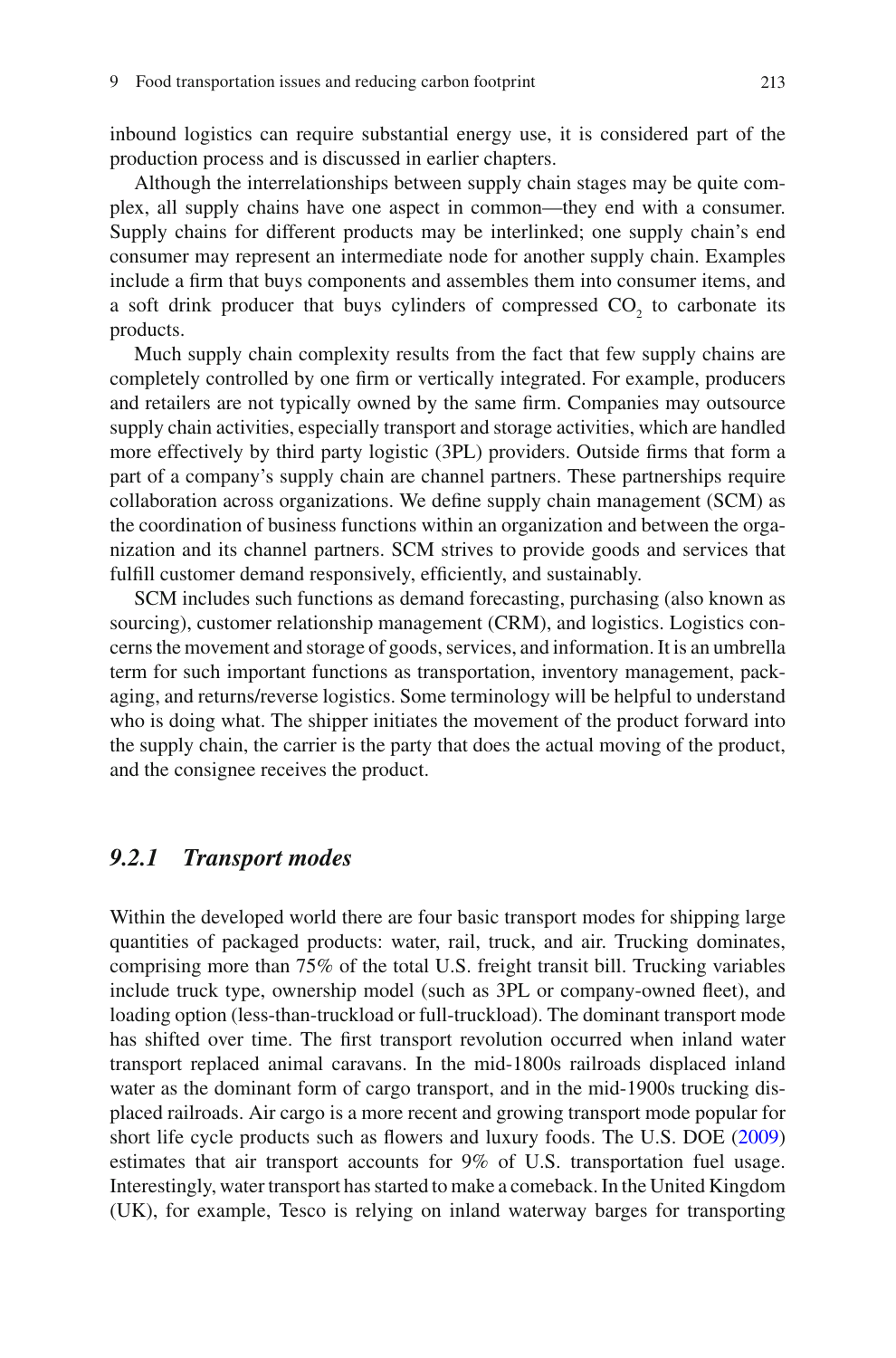|                               | MegaJoules per ton-km | $kg CO2$ e per ton-km |
|-------------------------------|-----------------------|-----------------------|
| International water-container | 0.2                   | 0.14                  |
| Inland water                  | 0.3                   | 0.21                  |
| Rain <sup>a</sup>             | 0.3                   | $0.18^{a}$            |
| Truck <sup>b</sup>            | 2.7                   | 1.8                   |
| Air <sup>c</sup>              | 10                    | 6.8                   |

 **Table 9.1** Energy and emissions per ton-km

Note that utilization and backhaul rates will affect all figures

May depend on whether diesel or electric power is used

b Depends on size and type of truck, power source

c Includes effects from radiative forcing

Source: Based on data from Weber and Matthews (2008)

more of their beverage products. Short sea shipping, using ocean-going vessels for delivering cargo domestically, is popular in Europe and also holds promise for replacing many truck deliveries in the United States.

 To compare transport modes with regard to energy usage and resultant emissions, we define a ton-km as the movement of 1 metric ton of cargo over 1 km. Table 9.1 shows that these modes have very different energy and emissions profiles. Caveats abound regarding the accuracy of these figures, but clearly air freighting is much more energy and emission intensive compared to other modes, especially water and rail. Of course, water and rail transport modes are contingent upon the availability of navigable water and established railroad tracks. An additional consideration is the potential need for supply chain responsiveness: air freight may be the only viable option for long-distance transport when customer orders require immediate fulfillment

# *9.2.2 Intermodal transport*

 Before we choose one mode over another, we should consider intermodal transport. Defined as using more than one transportation mode to move a shipment between two points, an intermodal route might involve shipping cargo by water, then by rail, then by truck. Intermodal transport became practical with the advent of containerization, where products stay in the same container throughout their entire journey. Containerization was made possible through global standardization of container size and features, which dramatically reduced intermodal transfer times and significantly increased cost efficiency. From a sustainability viewpoint, the advantage of intermodal transport is that we can utilize more efficient modes for major transport corridors, and then shift to trucks for transport to remote destinations. Shippers can also use a 3PL provider to oversee the entire shipping process. One disadvantage of intermodal transport is its inherent complexity of coordination and the information technology support required to address that complexity. Another issue is the movement and repositioning of empty containers.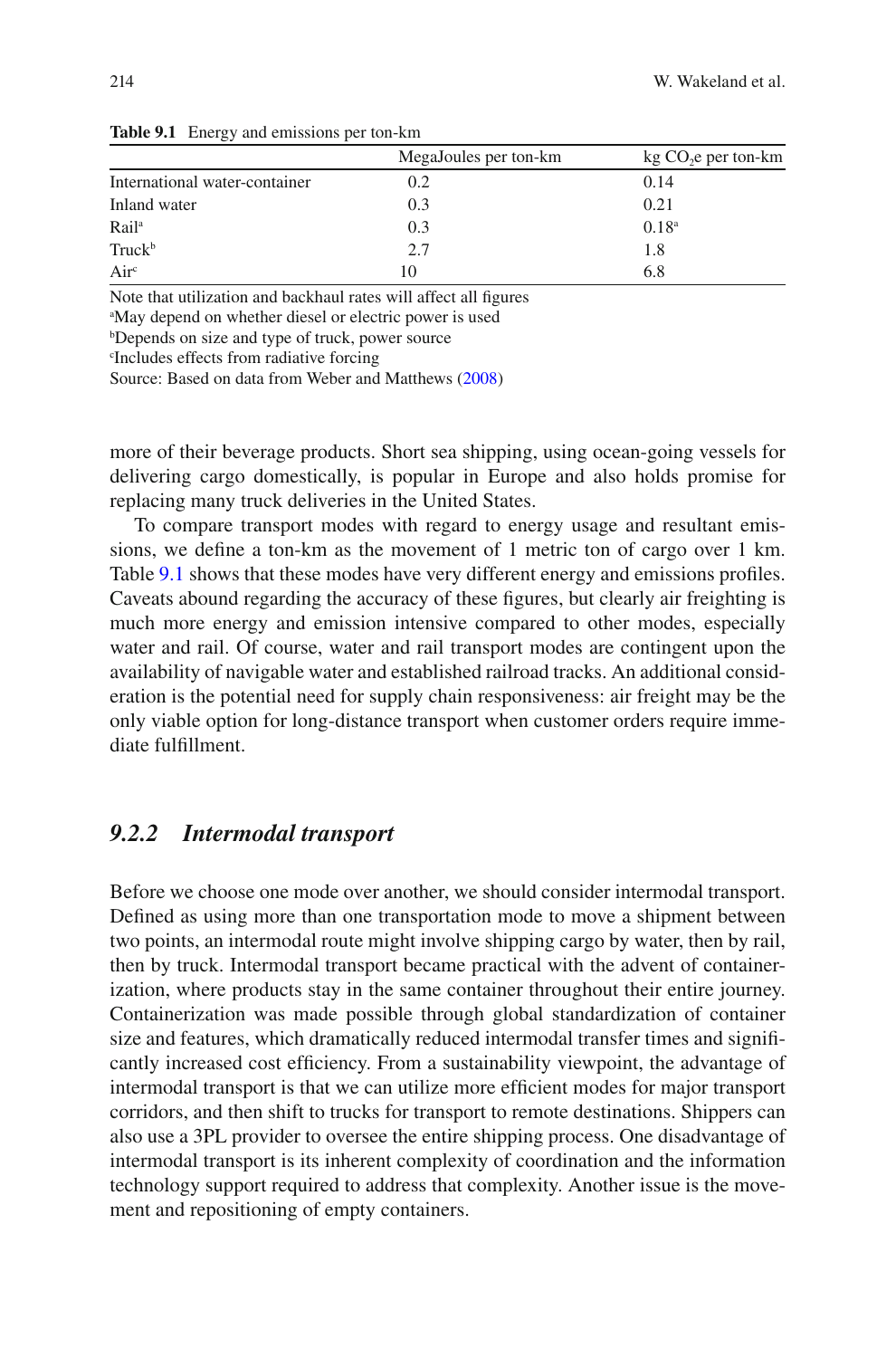# *9.2.3 Utilization and backhaul*

 Many carbon analyzers base calculations on only transport mode and shipping distance. In our analysis, we will take into account additional factors, including vehicle utilization (how full the vehicle is) and backhaul (whether or not the vehicle carries freight on its return journey). Although fully laden vehicles use more fuel than nearly empty ones, most of the energy expended during a trip is used to move the vehicle and not its cargo. Underutilized vehicles waste energy, as do vehicles that return empty. Also, weight and volume limits must be respected, and all but the lightest and bulkiest cargo loads tend to "weigh out" rather than "cube out."

It can be difficult to determine utilization fractions and backhaul percentages, as these are likely to vary with each trip. Such information is even more challenging to obtain when transportation functions have been outsourced. However, some assumptions can be made. For example, vehicles chartered by 3PL providers are likely to have higher utilization fractions because they often carry cargo from multiple companies. Third party logistic providers are also likely to have higher backhaul rates, because they have more opportunities for obtaining return freight owing to their broader customer base.

## *9.2.4 Warehousing*

 Logistics involves not only the movement of goods, but their storage. Unless a product is custom ordered by an onsite client, it is likely that the product will enter storage at some point in its journey to the consumer. Such storage can occur at any supply chain stage: at the producer, distributor warehouse, and/or retailer stockroom. Intermediate supply chain stages range from pure storage centers to dedicated cross-dock facilities, in which cargo from upstream supplier trucks/railcars is transferred directly to outbound trucks/railcars destined for downstream stages. In addition to storage, warehouses can provide additional services: pick and pack (repackaging palletized products to smaller quantities destined for either retailers or end consumers), customs clearance, or even house product-finishing functions such as customizing goods to the local marketplace.

# *9.2.5 Packaging*

 Packaging decisions are inherently linked to the supply chain. Goods are frequently shipped in bulk and broken into consumer-sized quantities at a warehouse or other facility, and individual commodities are sometimes bundled into larger end-items, such as multipacks, and palletized. Packaging materials (pallets, boxes, totes, slipsheets, etc.) for both finished goods and intermediate support functions may be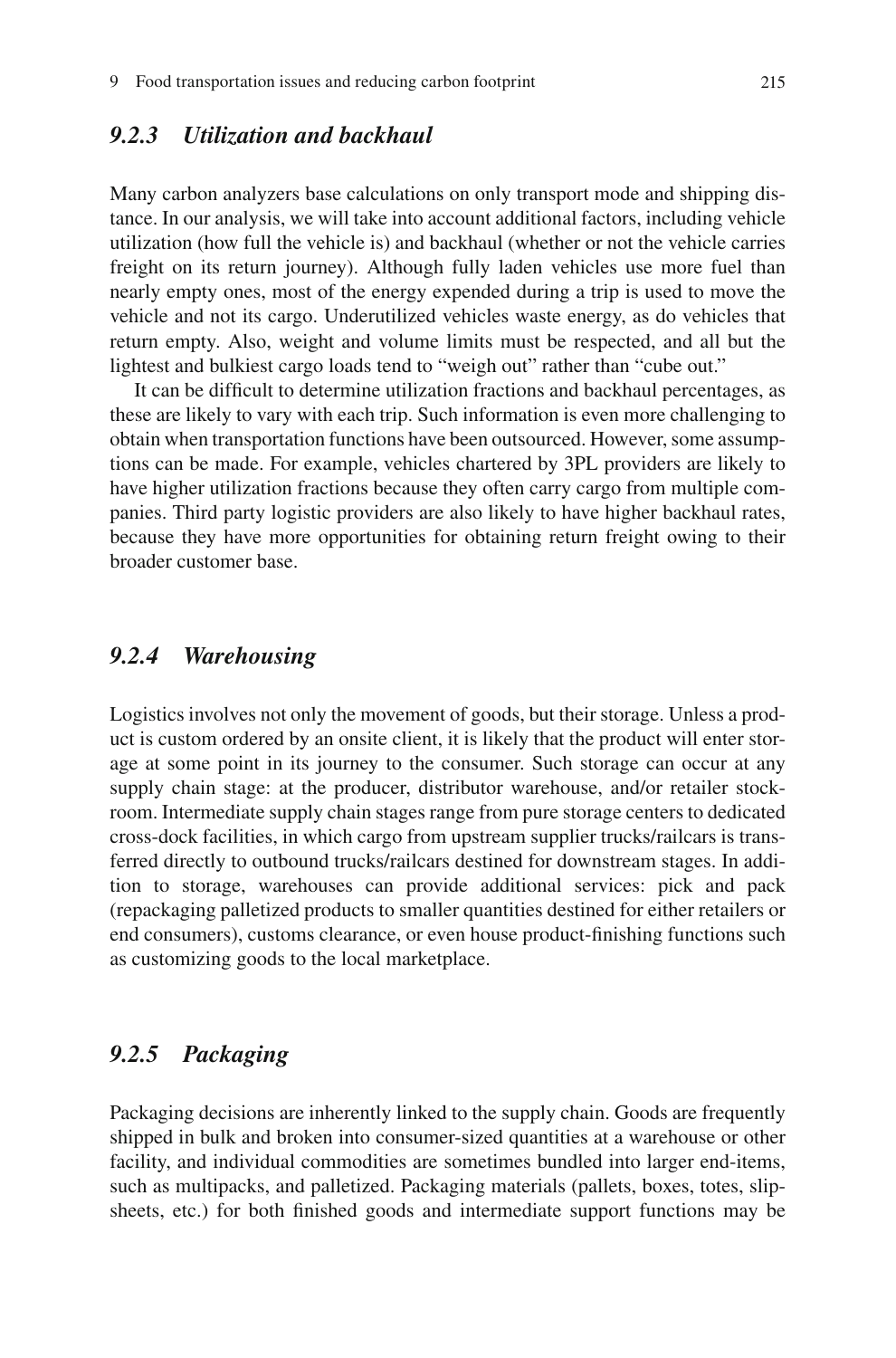designed to be recyclable, compostable, or reusable. Non-landfilled packaging is highly desirable, but creates other challenges, such as the impact of reusable packaging in the reverse supply chain.

 Packaging can often be reengineered to reduce package weight or bulk, which can translate into savings in raw materials, landfill impacts, and transport/storage energy use; but extra costs may be incurred elsewhere. For example, Safeway is working with Kimberly-Clark to pilot palletless deliveries of paper products. Although this may allow trucks to be packed with more products, labor costs are likely to increase in receiving, and pallets would still not have been totally eliminated from the supply chain because pallets would continue to be used at local warehouses.

# **9.3 What makes food supply chains special?**

We have shown that supply chains can be long and complex. Food supply chains are some of the most difficult to manage as they must often address time constraints to avoid spoilage, as well as concerns about contamination, high weight-to-value ratios, fragility, unique packaging requirements, and the potential impact of food being wasted rather than consumed. We show here how these considerations affect outbound logistics.

 One challenge relates to food production being inherently dependent on nature. Not only is the cultivation of many foods restricted geographically, but also temporally. Fruits, vegetables, and grains typically have fixed growing cycles with short and specific annual harvest periods. However, North American and European demand for many of these items is year round. There are three options for supplying fresh produce that is out of season locally: sourcing from distant growing areas, using long-term storage, or cultivating in a protected environment such as a greenhouse. Importing produce often results in lower overall emissions than harvesting and storing local produce for several months, as Hospido et al. (2009) and Milà i Canals et al. (2007) show for lettuce and apples, respectively. Indeed, energy needed for long-term cold storage can dominate a product's overall emissions profile. Carlsson-Kanyama (1998) shows, for example, that storage accounts for 60% of the carbon emissions associated with carrots. Higher emissions can result not only from the energy needed for climate control, but also from the inherent yield losses that occur during storage. Protected cultivation is even more energy intensive. Carlsson-Kanyama et al. (2003) show that tomatoes produced locally in Swedish greenhouses require ten times the energy as field-grown tomatoes imported from Southern Europe. Thus, long-distance supply chains, even though they are energy intensive, may yield the lowest overall footprint for providing out-of-season product to consumers.

 A second challenge is related to situations where similar food commodities are produced locally as well as imported from distant locations, the emissions intensity of the production methods must be considered in any comparison of overall supply chain emissions. For example, Saunders and Barber  $(2007)$  find that milk solids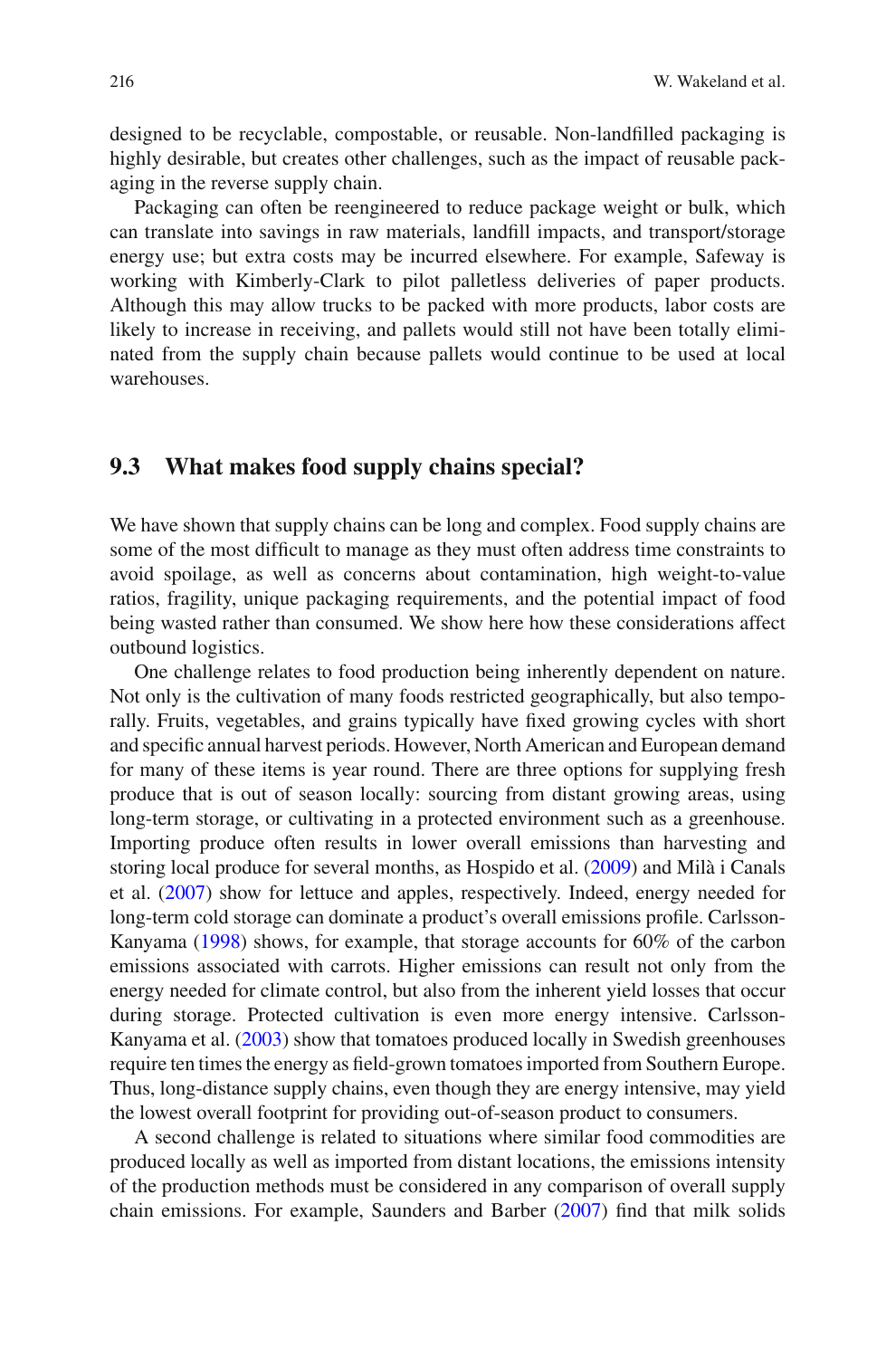<span id="page-6-0"></span>produced locally in the United Kingdom generate 34% more emissions than the same product imported from New Zealand, even with transport included. This result reflects the more energy-intensive dairy production system in the United Kingdom.

 A third challenge is that highly perishable foods require special handling to avoid yield loss and potential health issues. These foods often require cooling, refrigeration, or freezing during transport and/or storage. It may also be necessary to control other conditions, such as humidity, exposure to air, or contact with other items. These requirements increase energy usage and emissions.

 A fourth challenge is that the location of facilities within a food supply chain can also affect emissions. For example, Sim et al.  $(2007)$  find that overall carbon emissions can be significantly reduced by locating processing and storage facilities in countries where more electricity is generated from renewable fuels or cleaner energy.

 Fifth, when time is of the essence, as in the transport of highly perishable produce such as berries, air freight may be the only viable transport option. Air freighting may also be necessary in regions such as Africa where no other viable alternative exists for transporting produce to market. As previously shown, air freighting is highly energy intensive. Scholz et al. (2009) report that fresh salmon air freighted from overseas has about twice the environmental impact as frozen salmon transported by container ships over the same distance. The difference owing to transport modes is far more significant in this case than production choices such as wild versus farmed or organic versus conventional.

 A sixth challenge is that safe food storage not only requires climate controls, but also a high degree of sanitation. In most developed countries, warehouses must be built and maintained to stringent guidelines to be certified as "food grade." In the United States, wood pallets may not be reused and may soon be phased out as unsanitary.

The process of packaging food is yet another challenge. Twede et al. (2000) emphasize that packaging beverage products is a high-speed automated process involving expensive equipment. Such capital investment and the need for a controlled environment favors centralizing packaging at the point of production, even if it might be more energy efficient to ship product in bulk. Food and beverage products typically require extensive packaging, which adds both weight and volume to the product. Additional energy and materials are required to create the packaging and transport it to the production site. Point  $(2008)$  performs a life cycle assessment of the Nova Scotia wine industry and finds that the largest contribution to emissions is owing to the production and transport of wine bottles.

### **9.4 Measuring transportation-related carbon emissions**

 This section presents the basics of performing a carbon audit and concludes with some examples from practice. Although other gases such as methane and nitrous oxide may contribute to global warming, aggregate greenhouse gas measures are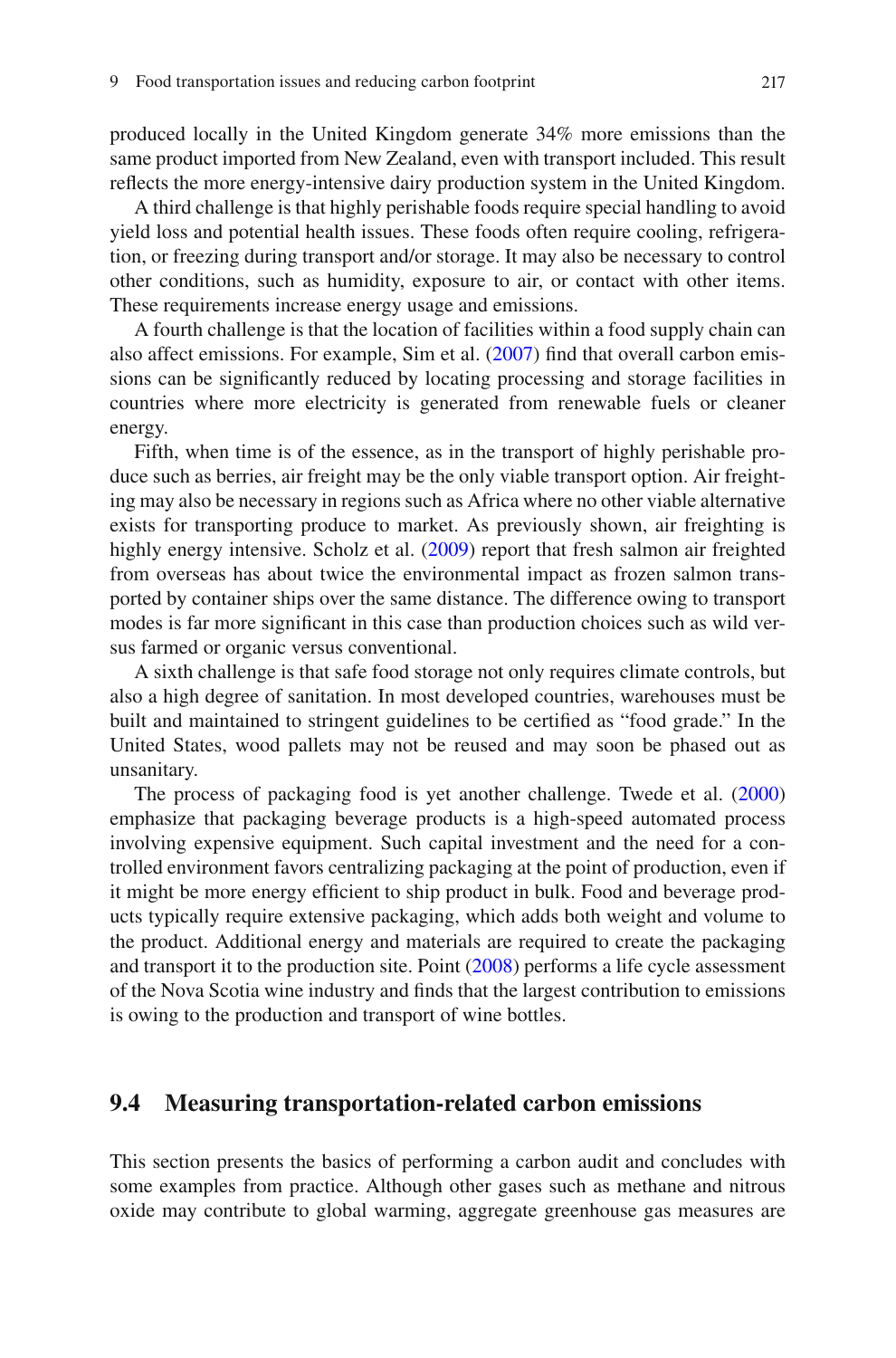typically reported in CO<sub>2</sub> equivalents (CO<sub>2</sub>e), which is kgs of CO<sub>2</sub> emitted per kg of product. Carbon dioxide dominates, comprising 95% of total greenhouse gas emis-sions by volume (World Resources Institute [2004](#page-25-0)). Some points of confusion in carbon measures exist. For instance, U.S. documents report tons emitted, where most of the world measures in the SI (metric) units and reports in tons, as will we. Emissions are colloquially called "carbon emissions," which can lead to confusion as some older studies only weigh the carbon component of the gas, which is 30% of the total mass of  $CO<sub>2</sub>$ . It is also now standard practice to report all significant greenhouse gas emissions as a single carbon emissions figure. The scope of the analysis depends on the purpose of the study. Scope 1 includes only direct emissions, whereas Scope 2 also includes indirect emissions from any consumption of purchased electricity, heat, or steam. Scope 3 is the broadest, including all other indirect emissions, such as the extraction and production of purchased materials and fuels, all outsourced activities, and waste disposal. Scope 3 can also include the substantial impact of radiative forcing from the contrails in tallying airplane emissions.

 Scope must be carefully considered because incomplete framing (inappropriate scope) may lead to incorrect conclusions. For example, food miles are defined as the distance between the production source and the retail store, or "farm-to-fork." This metric has received substantial attention in the popular press and has been adopted by the business community. For example, the UK supermarket chain Tesco now provides food mile information. However, there is often no consideration of the energy used to transport supplies to the farm or the energy used for processing or storage. For example, Saunders et al. [\( 2006](#page-24-0) ) estimate that grass-fed lamb from New Zealand produces lower emissions overall than locally raised lamb fattened in a feedlot. Transport modes such as ocean and rail may actually be more efficient on a per-weight basis, even over long distances. Considering another dimension of sustainability, some African and South American farmers derive their livelihood from the service export markets. Tradeoffs between different facets of sustainability (environment, economics, equity; or planet, profits, people) can mean that carbonbased metrics may be misleading, especially in the context of incomplete framing.

 Now that we understand supply chain basics and special logistical issues faced in food distribution, it would seem we are ready to collect data and enter this data into an analysis tool to derive the definitive answer to the question: How much carbon does our supply chain emit? Before we start broadcasting results with conviction and certainty, however, let us consider the following scenario. A person travels from San Francisco to New York and desires to purchase carbon offsets for the round-trip flight. The Internet has many free online carbon calculators, often with donation links for offsetting one's carbon footprint. Table [9.2](#page-9-0) shows results from several calculators that target the typical U.S. consumer and report results in tons (the unit used in the United States). Even for a well-defined trip, the emissions reported and the recommended amount of carbon offsets to purchase vary widely. The amounts vary for both logical reasons (such as whether radiative forcing is included or not) and for obscure reasons (such as JetBlue's claim to being almost twice as carbon efficient as United Airlines). Note also that there are many other factors that may or may not have been considered by these carbon calculators, such as plane age and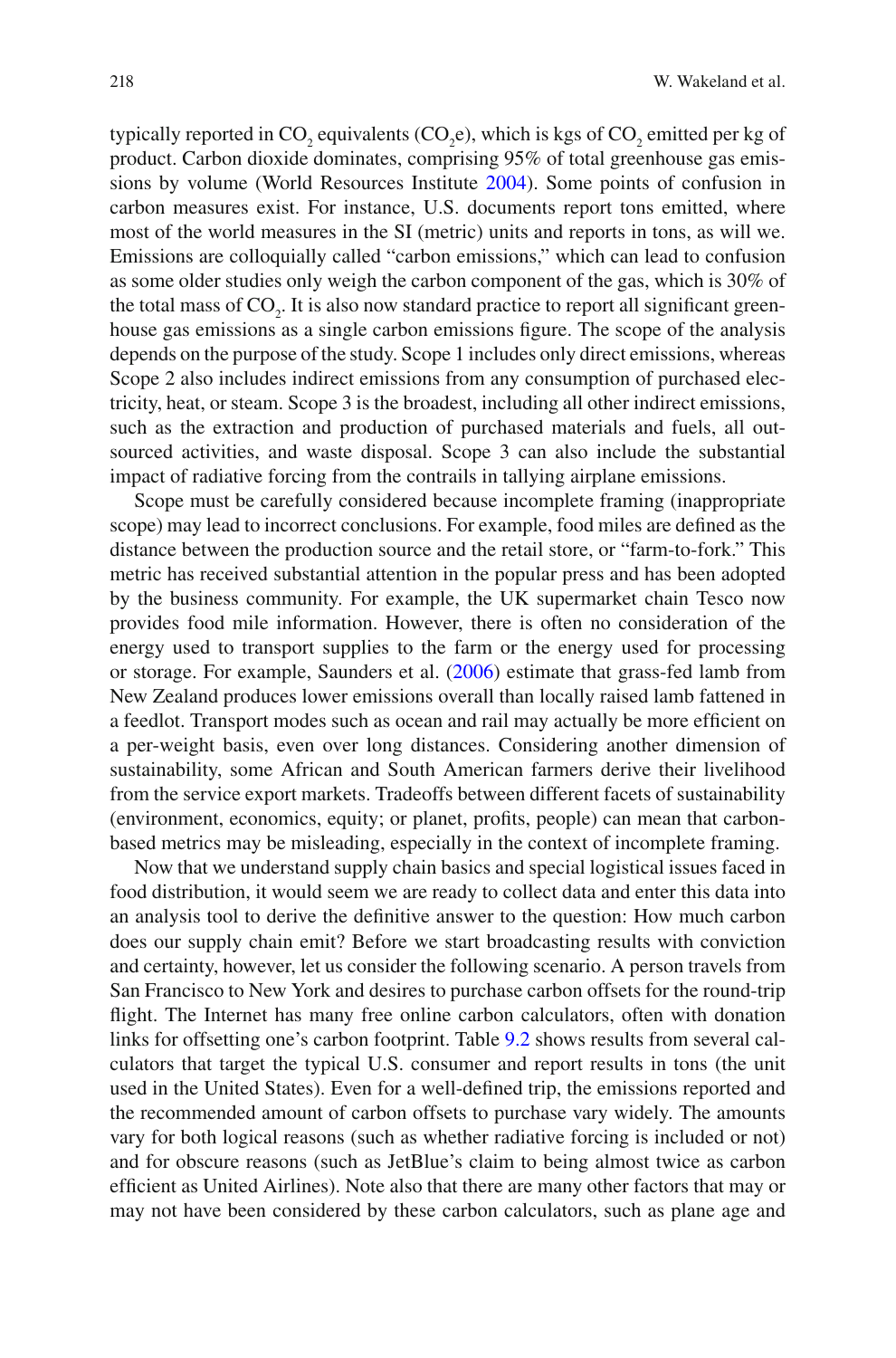|                                        | Tons CO <sub>se</sub> | Recommended offset | Implied \$ per ton |
|----------------------------------------|-----------------------|--------------------|--------------------|
| Carbonfund.org                         | 0.93                  | \$9.34             | \$10.04            |
| Adding radiative forcing               | 2.52                  | \$25.22            | \$10.01            |
| Terrapass.com                          |                       |                    |                    |
| Via JetBlue                            | 1.462                 | \$11.90            | \$8.14             |
| Via Virgin                             | 1.584                 |                    |                    |
| Via United Airlines                    | 2.215                 | \$11.73            | \$5.30             |
| Sustainabletravelinternational.org     | 1.86                  | \$47.31            | \$25.44            |
| Nativeenergy.com                       | 2.055                 | \$42.00            | \$20.44            |
| <b>Bonneville Education Foundation</b> |                       |                    |                    |
| www.b-e-f.org                          | 4.192                 | \$56.00            | \$13.36            |

 **Table 9.2** Divergent results of online carbon calculators—round trip from San Francisco to New York

model, weather, utilization, and backhaul. Table [9.2](#page-9-0) also shows that even when the amount of emissions being offset is about the same, the suggested donation is different. Different carbon calculators make different assumptions about the price per unit of offset.

 So what lessons can be learned? First, it may not be realistic to expect highly accurate estimates of carbon emissions. It may be more important to strive for consistency and to avoid using different tools or techniques when comparing across scenarios. Johnson (2008) recommends that carbon footprints be defined sensibly and transparently because definitive standards have not yet emerged. It is also important to consider who will use the analyses and for what purpose. When providing consumers with recommendations for assessing personal transportation footprints, it may be appropriate to acknowledge the disparities between calculators and to provide a range of recommended offsets. There is a risk of backlash when savvy Internet users survey websites and discover how divergent the results can be. As an example of consumer skepticism, Rosenthal (2009) reports that in Sweden, where carbon labeling is starting to appear, the typical consumer reaction to carbon labels is bemusement.

 In addition to providing consumers with information, carbon audits can provide useful insights for companies evaluating their operations. However, we believe that the figures from carbon audits should be viewed as guidelines rather than as precise and absolute truths. Given these caveats, we are now ready to consider some results from actual carbon audits performed for companies.

#### **Case study: wine delivery to consumers**

 To illustrate the impact that supply chain design and implementation can have on carbon emissions, our first case considers the delivery of wine to the consumer. Energy usage associated with postproduction logistics is high for wine because the standard consumer packaging (a 750 mL glass bottle) is fragile, heavy, and bulky. Wine comprises 50% of the weight and less than 40% of the volume of a case of 12 bottles. Wine is also sensitive to temperature and must be stored in a controlled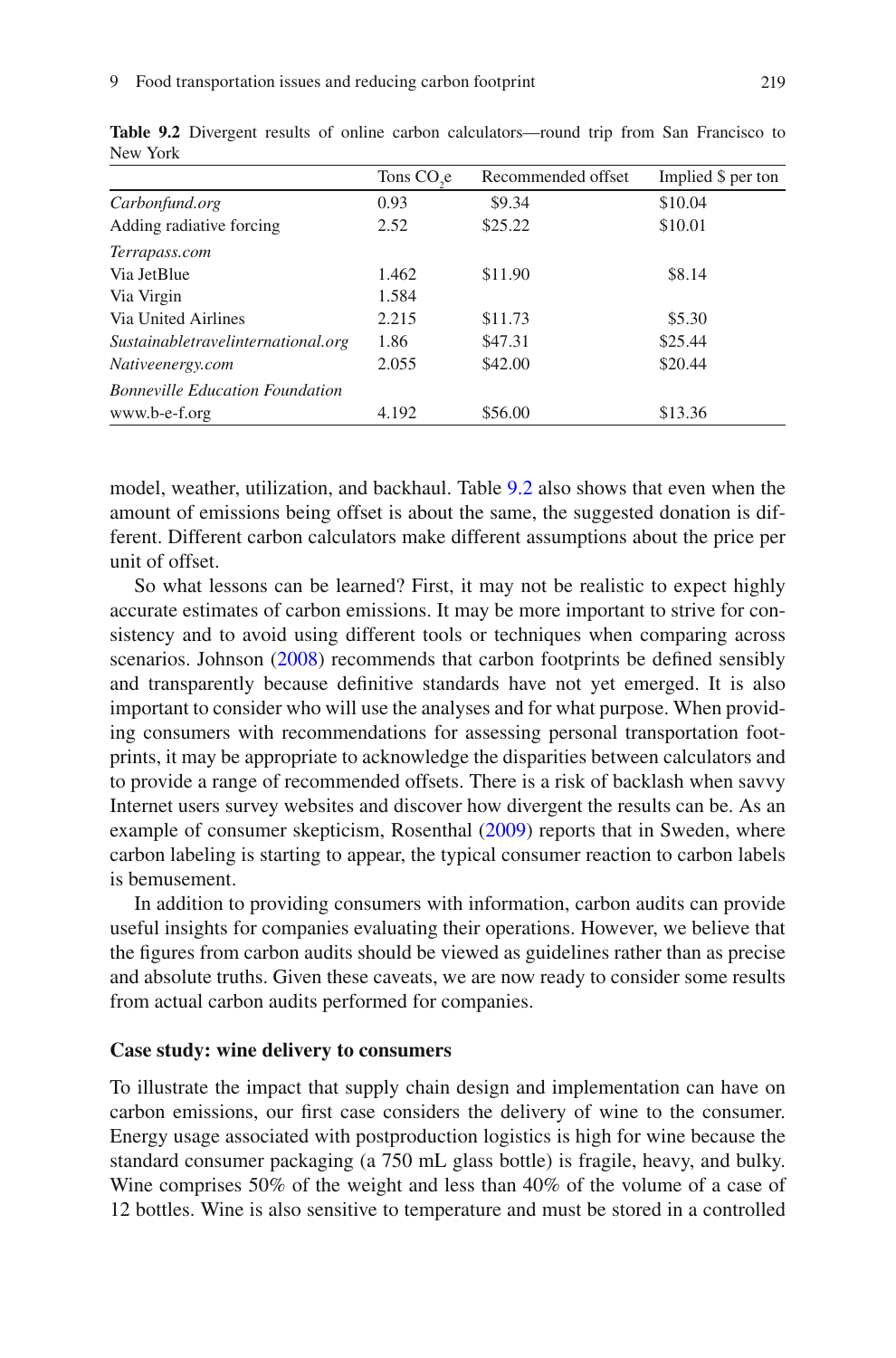<span id="page-9-0"></span>

 **Fig. 9.2** An outbound logistics network for a winery

climate for all but the shortest periods. The outbound logistics network, depicted in Fig. 9.2 , depicts paths with differing numbers of intermediary stages and several retail channels. The majority of wine sold in the United States is delivered within the framework of the 3-tier system, with product flowing from the winery to a distributor/wholesaler, then to a retailer before reaching the end consumer. However, in most states, wine can also be sold directly to the end consumer, either through tasting room sales, or through wine clubs and mailing lists where delivery is typically supported through a 3PL provider such as IBG or ShipCompliant, Inc. A few states such as California and Oregon allow wineries to self-distribute directly to both on-premise and off-premise retailers.

Cholette and Venkat (2009) use an online carbon calculator to model each of these options and provide a stage-by-stage view of resulting emissions for shipping a half case of wine to both local and cross-country consumers. The tool utilized, CargoScope (Venkat [2008](#page-25-0)), considers transportation distances, mode, temperature control, utilization, and backhaul rates for each link within the supply chain. Figure [9.3](#page-10-0) provides a comparison of some of the different options investigated both for small and longdistance consumers. Not surprisingly, cross-country transport by rail (scenario D4) is more efficient than trucking  $(D1)$ , which in turn is better than air freight  $(D2)$ . Directto-consumer small package local delivery  $(L4)$  is the most efficient, in part because the overall transportation distance is minimized and the vehicles servicing the delivery area are highly utilized because of its compactness. Making a dedicated trip to the winery in a typical gasoline-powered car (L5a) results in 80 times more emissions than the least carbon-intensive method (L4). Most local commercial delivery configurations result in lower emissions than their long-distance counterparts, but there is a notable exception: long-distance delivery via rail (D4) is effectively equivalent to the standard, local 3-tier distribution scenario (L1).

Figure [9.3](#page-10-0) also shows that the most energy-intensive transit link is often the last one–driving to the store. This is not surprising, because other studies, such as those by Browne et al.  $(2005)$  and Van Hauwermeiren et al.  $(2007)$ , find that this link can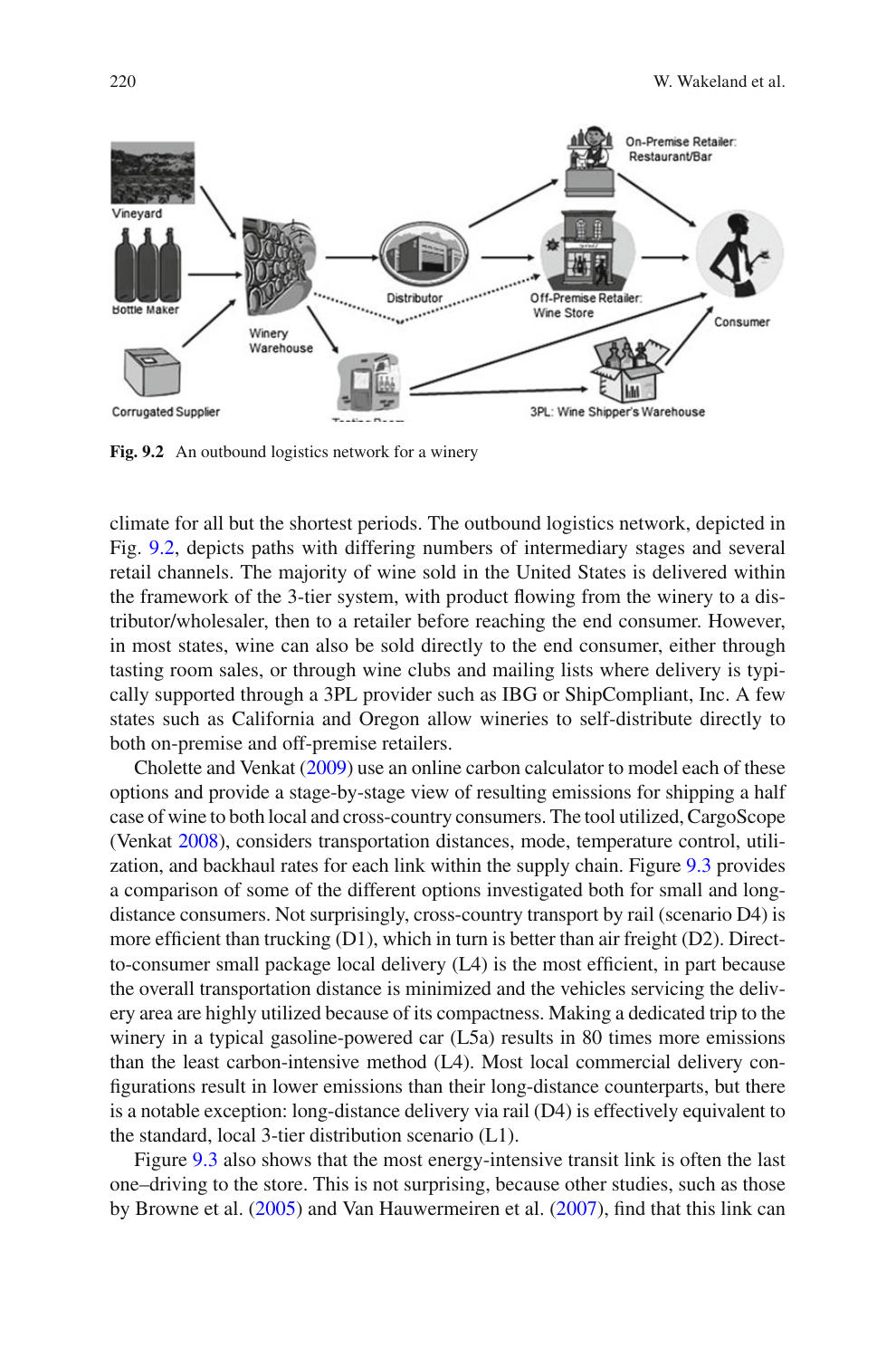<span id="page-10-0"></span>

 **Fig. 9.3** Carbon emissions for local and long distance delivery scenario (Based on Cholette and **Venkat 2009**)

be the most carbon intensive even in European countries where consumers are traditionally more energy conscious than their U.S. counterparts. Because it is the least measurable and the most difficult to control, the retail-to-consumer link is typically outside the system boundary of most analyses. However, it may be worth considering the retail-to-consumer link when options include home delivery or when it may be possible to influence consumer shopping behavior. For example, if wine producers or retailers could provide incentives for consumers either to make larger purchases less often or to visit the store by bicycle, foot, or public transport, then the energy intensity of this last segment could be reduced. However, for supply chains involving multiple stages, such incentives may be impractical or difficult to implement and monitor.

Cholette and Venkat  $(2009)$  also find that no single supply chain configuration is ideal for all wineries. Large wineries that sell in volume to retailers, whereby a typical delivery would fill a reasonably efficient midsized truck, could consider selfdistribution. For small wineries, where a typical delivery would fill a less-efficient light truck, 3-tier distribution would be more efficient than self-distribution. For retail store chains, the key to reducing carbon emissions can be to design their supply chain to maintain high vehicle utilization rates. For example, if a store chain moves sufficient volumes to be able to keep their fleet of delivery trucks fully utilized transporting goods to and from their distributors' warehouses, the third tier of the 3-tier distribution channel (a central warehouse for the retailer) may not be necessary, thereby saving considerable cost and reducing carbon emissions.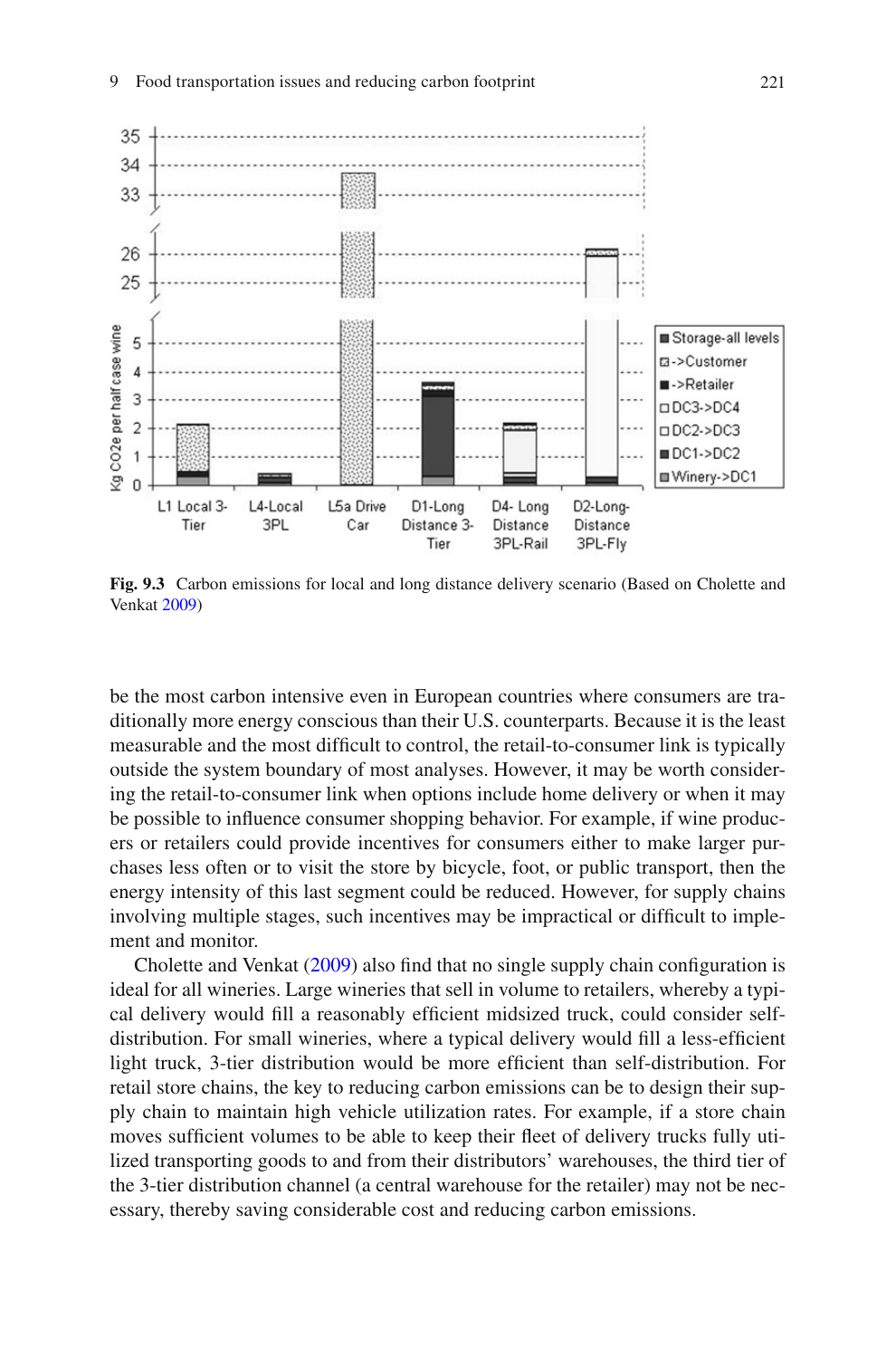|                                                     | Results: Analyzing all routes from 'NewZealandFFX' for 1 lb of Apple/Apple, Fuji<br>Shipping distance: 8251.408<br>miles<br>Carbon emissions: 0.395<br>1b of CO <sub>2</sub><br>Transport modes: HeavydutyTruck, Ocean |                                                                                                                                                              |                                                                                        |  |
|-----------------------------------------------------|------------------------------------------------------------------------------------------------------------------------------------------------------------------------------------------------------------------------|--------------------------------------------------------------------------------------------------------------------------------------------------------------|----------------------------------------------------------------------------------------|--|
| Specify destination and season:                     |                                                                                                                                                                                                                        | <b>Product sourcing tree:</b>                                                                                                                                | Analyze Selected Node                                                                  |  |
| Select location:<br>Select season:                  | Eugene<br>Q2 (April-June)                                                                                                                                                                                              | E-Eugene (Eugene, OR, 97402)<br>EICFF<br>EH.2 (Long Beach, CA, 90813-2817)                                                                                   | -WatsonvilleCCF (Watsonville, California)                                              |  |
| Specify product characteristics:<br>Select product: | Apple                                                                                                                                                                                                                  | -ParralCCF (Parral, Linares, Spain)<br>EJ-LB (Long Beach, CA, 90813-2817)<br>-WatsonvilleCCF (Watsonville, California)<br>ParralCCF (Parral, Linares, Spain) |                                                                                        |  |
| Select variety:<br>Specify quantity:                | Apple, Fuji<br>I1<br>pounds                                                                                                                                                                                            | -NA (Long Beach, CA, 90813-2817)<br>CK (Clackamas, OR, 97015)<br>SD (Clackamas, OR, 97015)                                                                   |                                                                                        |  |
|                                                     |                                                                                                                                                                                                                        | EICMI<br>LMD (Wenatchee, WA)<br>EIFFX<br>EJ LB (Long Beach, CA, 90813-2817)<br>FHLMC<br>CL (Union Gap, WA)                                                   | -NewZealandFFX (Wellington, , New Zealand)<br>ArgentinaFFX (Buenos Aries, , Argentina) |  |

 **Fig. 9.4** Analysis of a supply chain for apples

#### **Case study: an online supply chain emissions calculator**

 Organically Grown Co. (OGC), an Oregon-based regional distributor of organically produced fruits and vegetables, undertook a major initiative in 2008 to track the transport of every product that reached one of their three distribution centers located in northwestern United States. The company wanted to be responsive to customer requests for information about the environmental impacts of their products and to be a part of the sustainability discussion in the region.

 About one third of the company's products are sourced from regional growers; the remainder are transported long distances from other states such as California and Hawaii, as well as from South America and other distant locations such as New Zealand. Transport modes include air, ocean, and land, as well as multimodal transport. Many products require temperature control during transit and storage. Products that have very short shelf lives often must be transported by air, whereas others can be sent refrigerated by ocean or land.

 A web-based greenhouse gas emissions analyzer developed by CleanMetrics Corp. (2010) made use of OGC's database of thousands of suppliers and products, to compare the transport impacts of products sourced from different suppliers and locations. Figure 9.4 shows a typical result from the analysis of an international supply chain for apples, a typical crop that has a fixed harvesting cycle, which necessitates diverse sourcing in order to meet year-round demand. The destination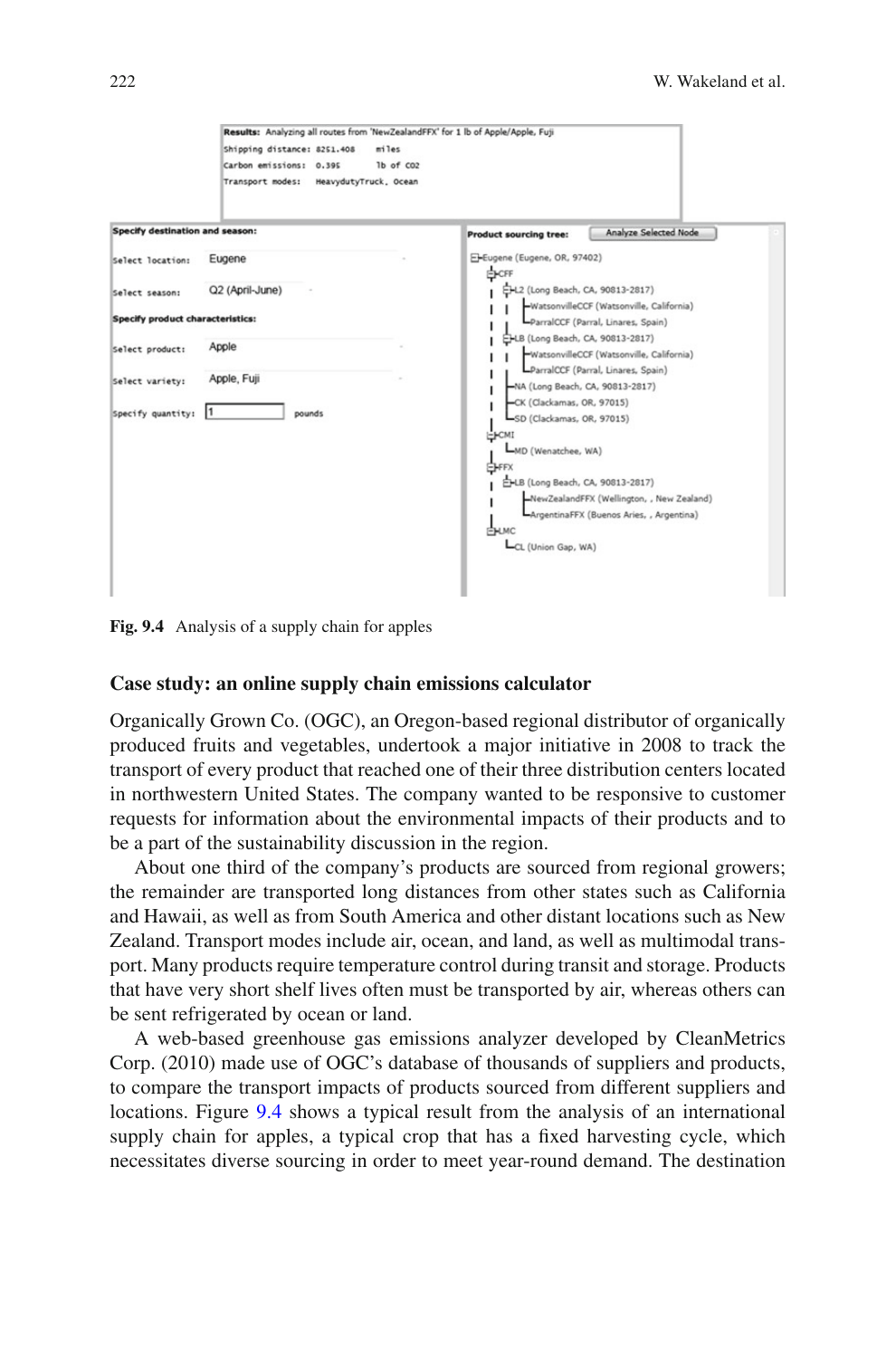

**Fig. 9.5** A packaged fruit product supply chain

is a warehouse located in Eugene, Oregon, and the product is sourced from a variety of producers, ranging from growers that are local (Oregon) and regional (California and Washington) to international (Argentina and New Zealand). Results from these analyses provide OGC with visibility into product supply chains and information needed to incorporate transportation-related carbon footprint as one component of their food purchasing decisions.

### **Case study: an international supply chain for packaged fruit products**

 Sundia Corporation, based in Oakland, California, produces and distributes fresh fruits cut and packaged in plastic cups. Once packaged, the products do not require refrigeration until they are placed on supermarket shelves. This process allows the company to procure tropical fruits in Asian countries such as Vietnam and Thailand where they are grown, process the fruits close to the source location, and then ship the packaged products by ocean to stores in New York and California at a relatively low carbon cost. Figure 9.5 depicts the entire supply chain. A carbon footprint analysis of the supply chain shows that only about 30% of total emissions could be attributed to transport. The longest transport leg, the ocean segment from an Asian port to the United States, spanning 14,000–20,000 km, was responsible for just half of the transport-related emissions. The remaining 70% of total emissions came from growing, processing, and packaging the product. This is one of many recent industry examples where transport distances have not been good indicators of overall life cycle greenhouse gas emissions.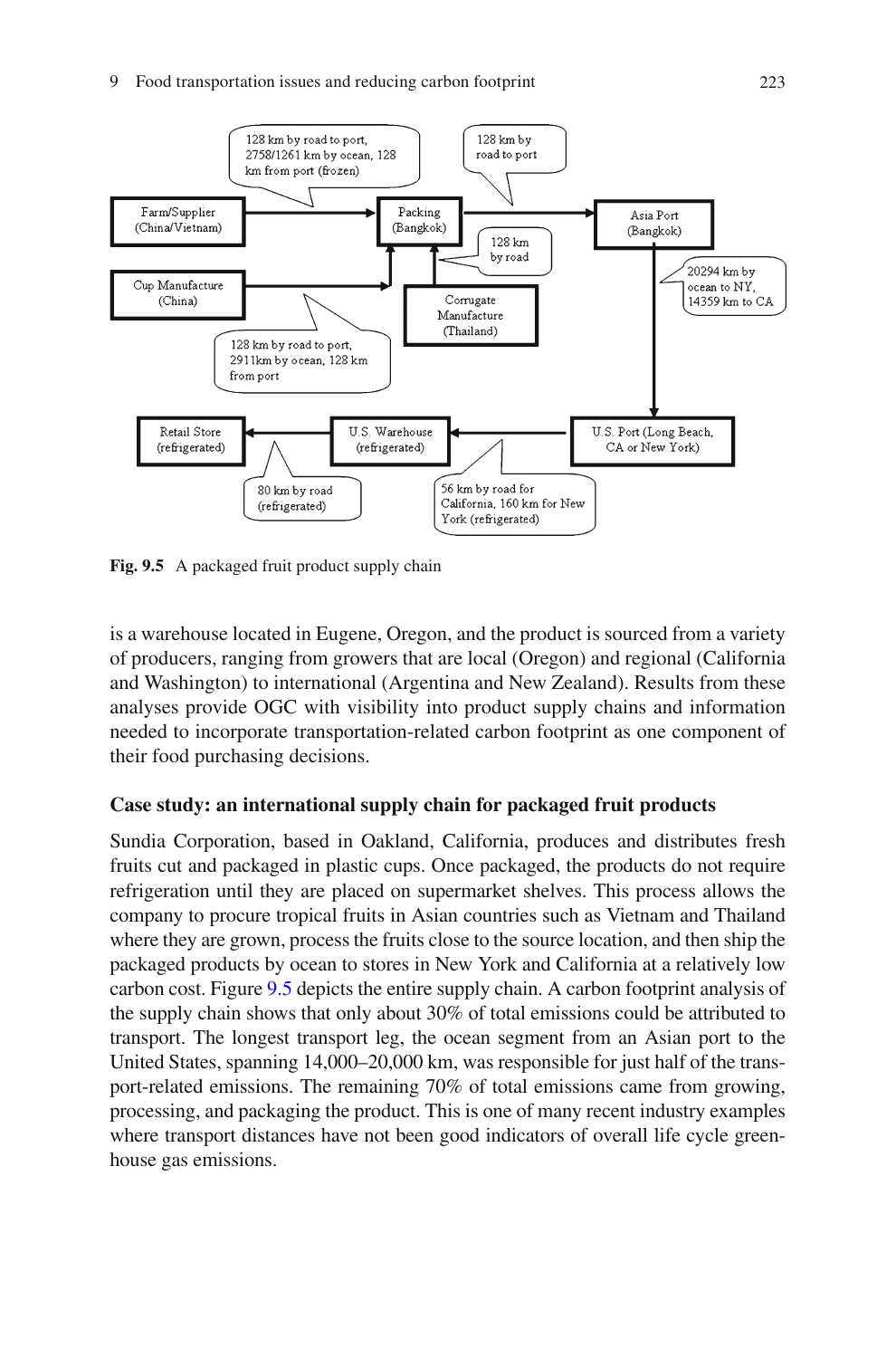#### <span id="page-13-0"></span> **Case study: home delivery of groceries versus consumers driving to stores**

 Many national and regional grocery chains now offer convenient home delivery services. An example of this is the service provided by New Seasons Market in the Portland, Oregon metropolitan area. The company uses a fleet of delivery vans with the capacity to make up to ten deliveries on a single route. The vans are fueled with a blend consisting of 20% biodiesel, and they have separate cargo areas for unrefrigerated, refrigerated, and frozen goods. Deliveries are made directly from each of the company's retail stores to customers within a certain distance from that store. Customers typically place their grocery orders online and receive an estimated delivery time. Store employees shop for each customer and then load the filled shopping bags into a designated van. Delivery routes are calculated and mapped in advance using mapping and routing software such as MapPoint.

A carbon footprint study conducted by CleanMetrics (2010) for New Seasons Market compared the emissions produced by the delivery vans with the emissions that would have been generated had the customers driven from their homes to the nearest store. Using delivery data that included street addresses and delivery routes, the study calculated carbon emissions for both scenarios using actual driving distances and found that the delivery vans were more efficient by a factor of almost two. This result suggests that there may be significant potential for emissions reductions in the last leg of most supply chains where the product is finally delivered to consumers.

# **9.5 Putting transport emissions in context**

 Although transportation generally does not have the largest environmental impact in food supply chains, it can play a significant role depending on the specific supply chain and the modes of transport used. In this section, we put transportation-related greenhouse gas emissions in context by considering the major life cycle phases of food products in the U.S. food sector.

 Based on food consumption and food waste data published by the United States Department of Agriculture (USDA 2008), we analyzed the typical life cycles of major food categories consumed in the United States, including meats, dairy, eggs, seafood, grains, nuts, vegetables, and fruits. This data set includes quantities of raw and processed food products delivered to retail locations, as well as percentages of food wasted at the retail and consumer levels. The analysis was conducted using the CarbonScope analytical tool (Venkat 2009). Typical cooking and waste disposal processes were assumed for the various food categories, with a standard freight transport distance of 1,500 miles by semi-trailer truck from the farm or processing facility to a typical retail location. Packaging, transport from retail stores to consumers' homes, and home refrigeration were not included in this analysis.

 The results showed that freight transportation accounts for just 6% of the total carbon emissions (in millions of metric tons of  $CO<sub>2</sub>e$ ) for the food categories analyzed, indicated by the short bar in Fig. [9.6 .](#page-14-0) Considering both animal-based and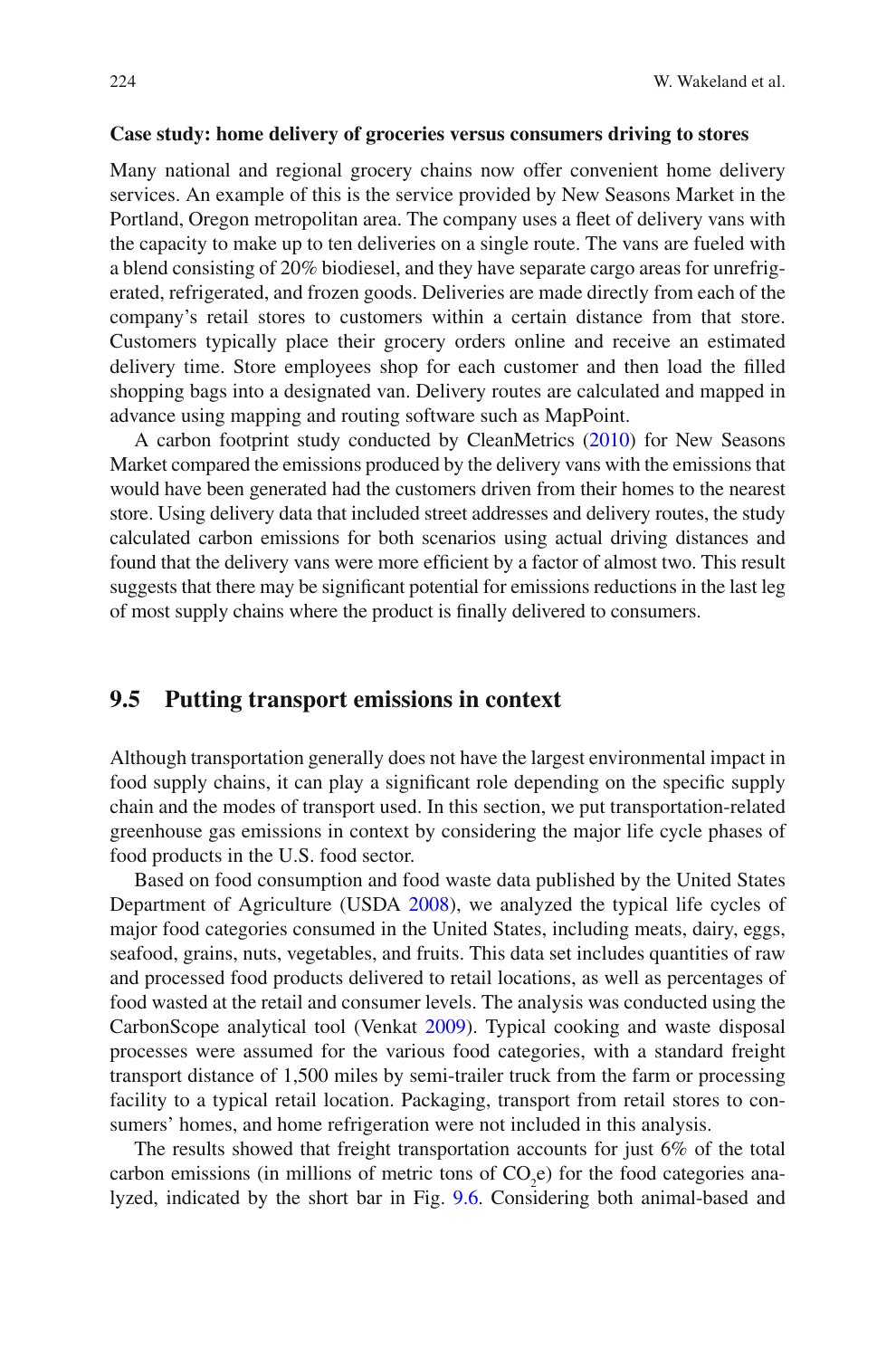<span id="page-14-0"></span>

**Fig. 9.6** Life cycle carbon emissions (millions of metric tones of  $CO<sub>2</sub>e$ ) for major food categories in the United States



**Fig. 9.7** Life cycle carbon emissions (millions of metric tons of  $CO<sub>2</sub>e$ ) for animal-based foods

plant-based foods, production and processing dominate with 81.6% of the emissions, followed by cooking, with 8.3%. Only waste disposal produces fewer emissions than transport, primarily because of the fact that more than 44% of the methane emissions from landfills are typically flared or converted to useful energy.

If we examine only the food products derived from animals (Fig.  $9.7$ )—including meat, seafood, dairy and eggs—transportation contributes even less: just slightly more than 3% of total carbon emissions. For animal products, the high productionrelated carbon emissions dwarf emissions from all other factors.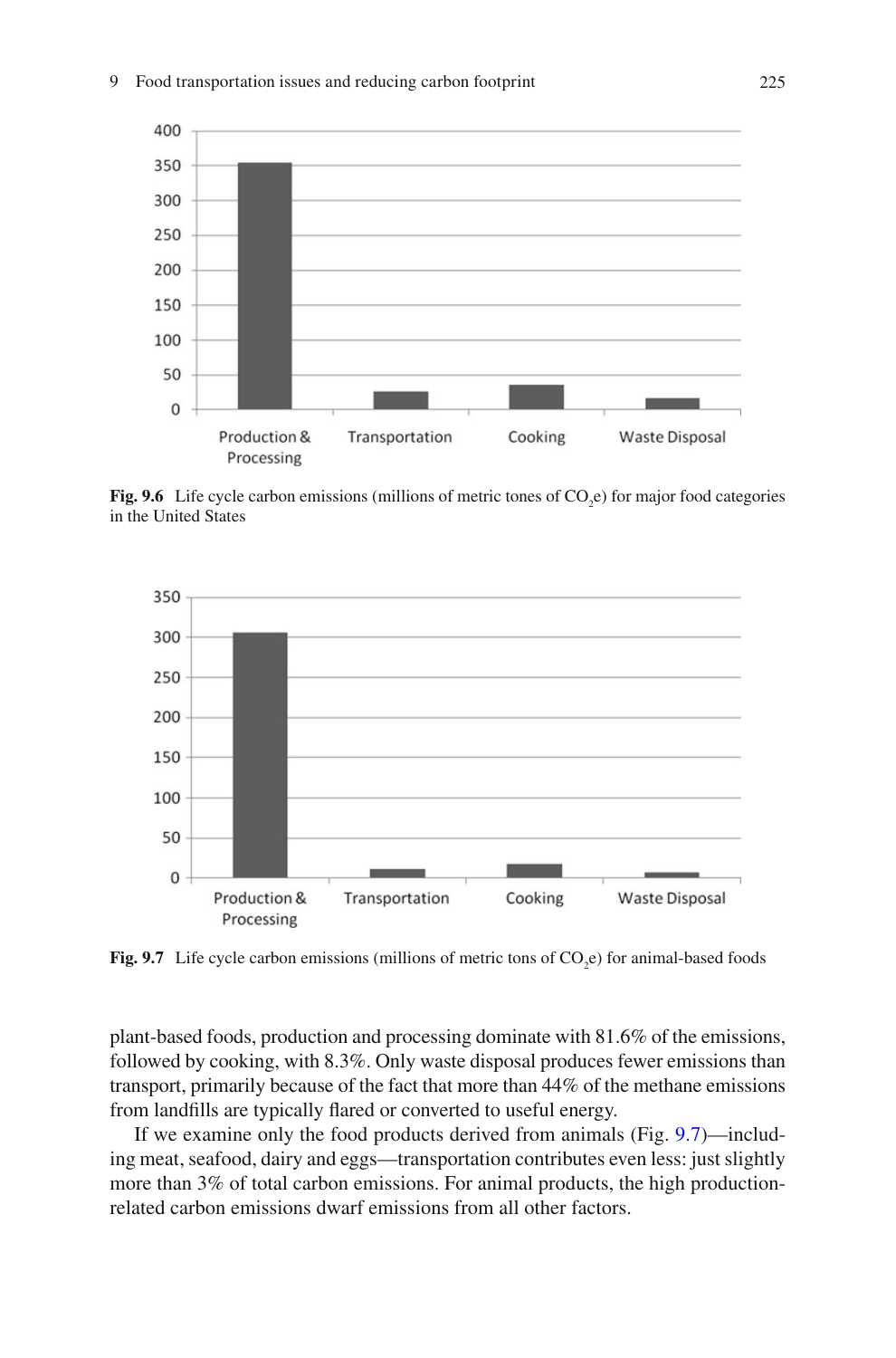

**Fig. 9.8** Life cycle carbon emissions (millions of metric tones of  $CO<sub>2</sub>e$ ) for plant-based foods

 On the other hand, if we consider only the plant-based products (Fig. 9.8 )—including grains, nuts, fruits and vegetables—transportation contributes more than 16% of the life cycle emissions, because of the relatively low emissions from production. The preceding results indicate that the degree to which carbon emissions can be reduced by optimizing the distribution network depends on whether the food items are plant-based or animal-based.

 If we replace our assumption of long-distance road transport with other distances and transport modes, the results will change significantly. For example, if air transport is used to deliver fresh imported foods from distant production locations, transportation will be a major contributor to the total life cycle emissions, regardless of production emissions. Ocean transport, on the other hand, generally produces low transport emissions per unit of freight. For foods that are imported via ocean, the road transport to and from the sending and receiving ports often generates emissions comparable to the [much longer] ocean segment, and therefore the total transport carbon emissions for ocean-related segments are likely to end up being comparable to the emissions associated with domestic truck transport for long distances.

# **9.6 Interactions and trade-offs**

 A classic challenge for supply chain managers is to strike the right balance between transportation and storage costs. Because costs and carbon emissions are correlated, Venkat and Wakeland (2006) examined the transportation and storage-related emission characteristics of a food supply chain that was adapted from Simons and Mason  $(2002)$ . Figure [9.9](#page-16-0) shows the carbon emissions per unit of final product. Venkat and Wakeland (2006) also determined the sensitivity of the total transportation and storage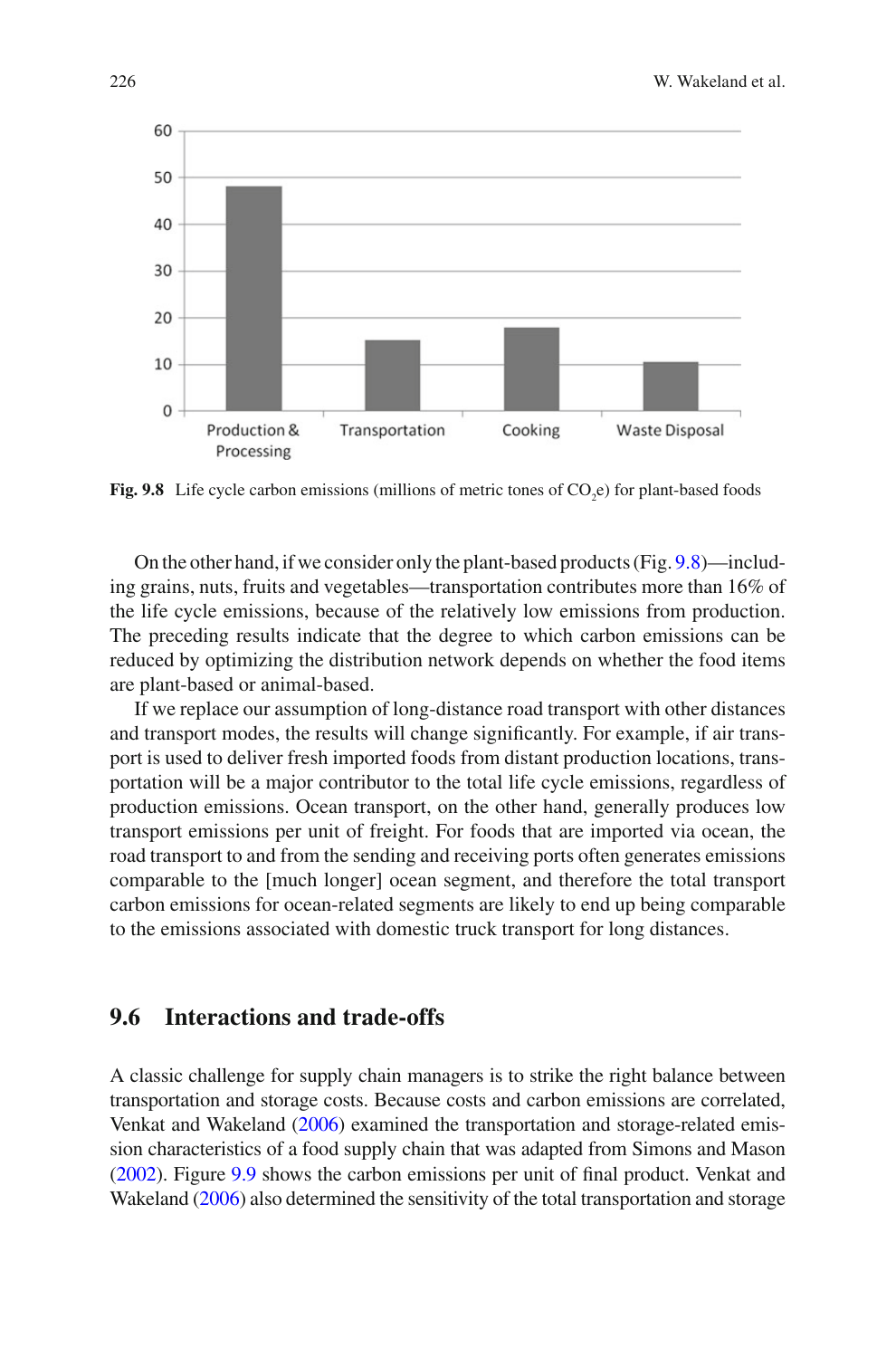<span id="page-16-0"></span>

**Fig. 9.9** Food supply chain-related carbon emissions (From Venkat and Wakeland 2006, adapted from Simons and Mason [2002 \)](#page-25-0)

emissions to the maximum distance between points in the supply chain. The total emissions would change by about 20% per 1,000 km (excluding any cold storage that might be required during transportation). Next, the impact of using a lean supply chain philosophy that emphasized small and frequent deliveries was analyzed. Results showed that for distances greater than 200 km, the increase in transportation-related carbon emissions would be greater than the reduction in storage-related carbon emissions.

 Packaging design, production methods, and distribution are inherently interdependent. For example, the wine distribution scenarios explored in Sect. [9.4](#page-6-0) consider wines bottled at the winery in standard 750 mL bottles. A case of 750 mL bottles is, by weight and volume, only about 50% product. As some wine producers shift to packaging in polyethylene terephthalate (PET) bottles, Tetra Pak, or Bag-in-Box formats, they realize energy and emissions savings by avoiding the transport of excess packaging. Recent carbon footprint analyses done for a packaging manufacturer show that from a carbon emissions standpoint, plastic is often a better material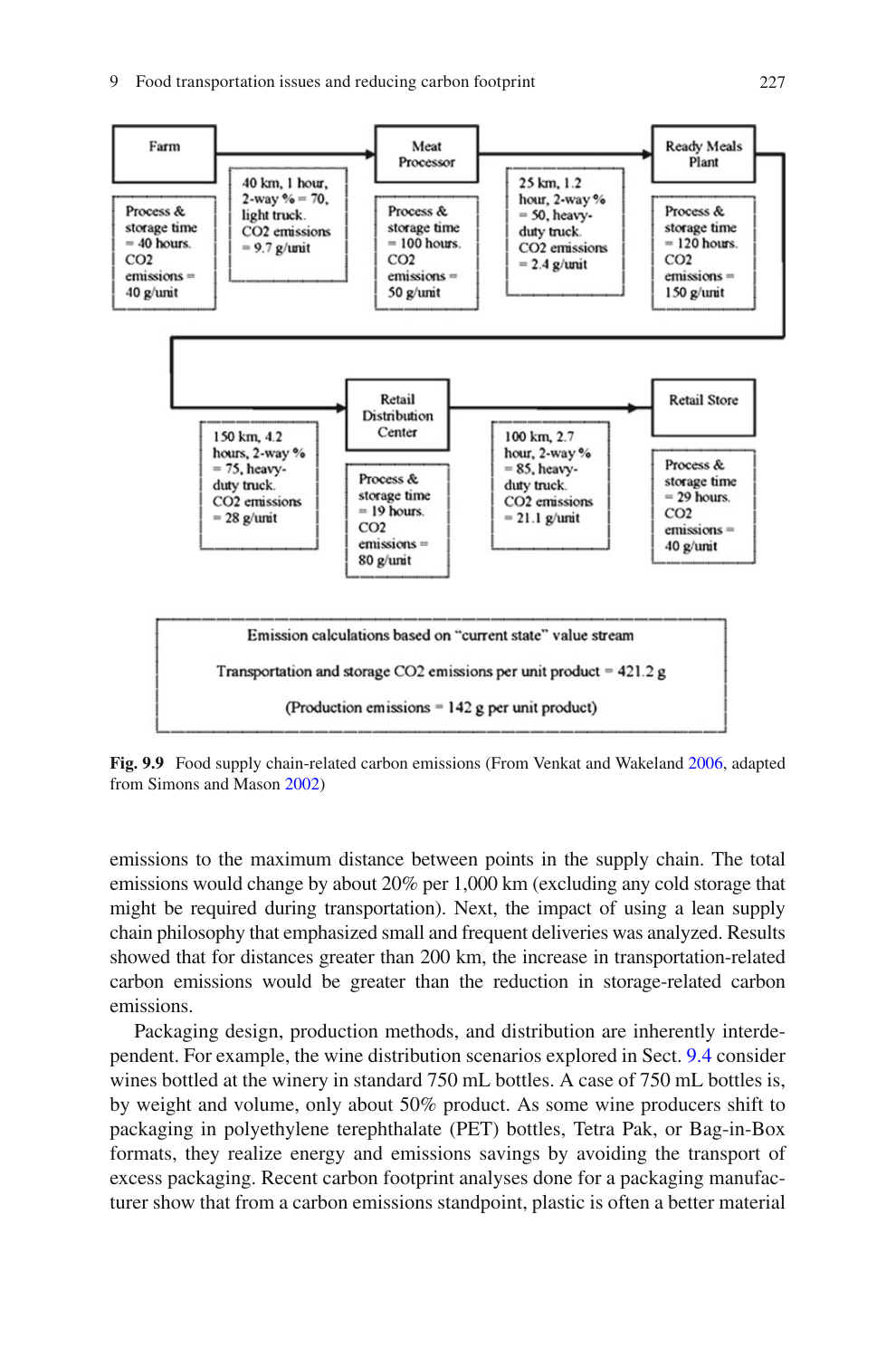for making bottles than glass. For example, considering their full life cycle, a 360 mL PET bottle generates 41% fewer greenhouse gas emissions than a compa-rable glass bottle (Constar [2010](#page-24-0)). Full lifecycle includes the carbon emissions associated with transporting filled bottles to retail locations. Other winemakers have started to experiment with light-weighting (decreasing the amount of glass used in a bottle), although this can necessitate more careful handling in transport and storage. Furthermore, some wine companies have started to ship wine in bulk from Australia and bottle it in the United Kingdom, closer to the consumer market. Bulk shipping requires a firm to geographically distribute its operations and to be able to address preservation and contamination concerns. Of course, all alternative packaging formats are dependent on consumer acceptance.

### **9.7 Taking action**

 We consider what companies can do to cost-effectively reduce logistics-related carbon emissions without compromising quality and service levels. Sometimes a single project can provide a huge improvement opportunity. Jackson Family Wines recently consolidated its ten warehouses into a single energy-efficient distribution center (DC) with a rail spur connecting it to the Union Pacific Railroad. According to Bradley  $(2010)$ , the new facility allowed the wine producer to stop shuttling inventory between storage locations and enabled increased usage of rail to transport its five million cases produced annually. Locating the DC near a key supplier supported the company's backhaul initiative as well: after transporting wine from the production facility to the DC, vehicles were able to pick up bottles from their nearby supplier on the return journey.

 In other situations, a series of separate initiatives may be more appropriate than one large project. According to their website, by 2012 the UK-based retailer Tesco intends to reduce by half the emissions associated with delivering a case of goods. They plan to reach this goal through a variety of logistics improvements for moving goods, including switching to larger vehicles, partnering for backhaul opportunities, relying on rail for transport between DCs, and using barges to a greater extent.

 A unifying factor in these initiatives is that they start with an initial study to benchmark the current system performance and to discover potential opportunities. Sometimes the results can be quite surprising, as seen in the following study. Recent research sponsored by the Oregon Transportation Research and Education Consortium (Pullman et al. [2009](#page-24-0)) compared a variety of packaging, food waste, and transportation scenarios for three food items: fresh or frozen chicken, raw potatoes, and processed diced tomatoes. These items were selected based on surveys and interviews of institutional food purchasers. Packaging alternatives consisted of waxed cardboard box versus plastic bag for chicken, cardboard versus reusable plastic container (RPC) for potatoes, and can versus plastic bag (in box) for tomatoes. Food waste scenarios considered uncooked and cooked waste that was either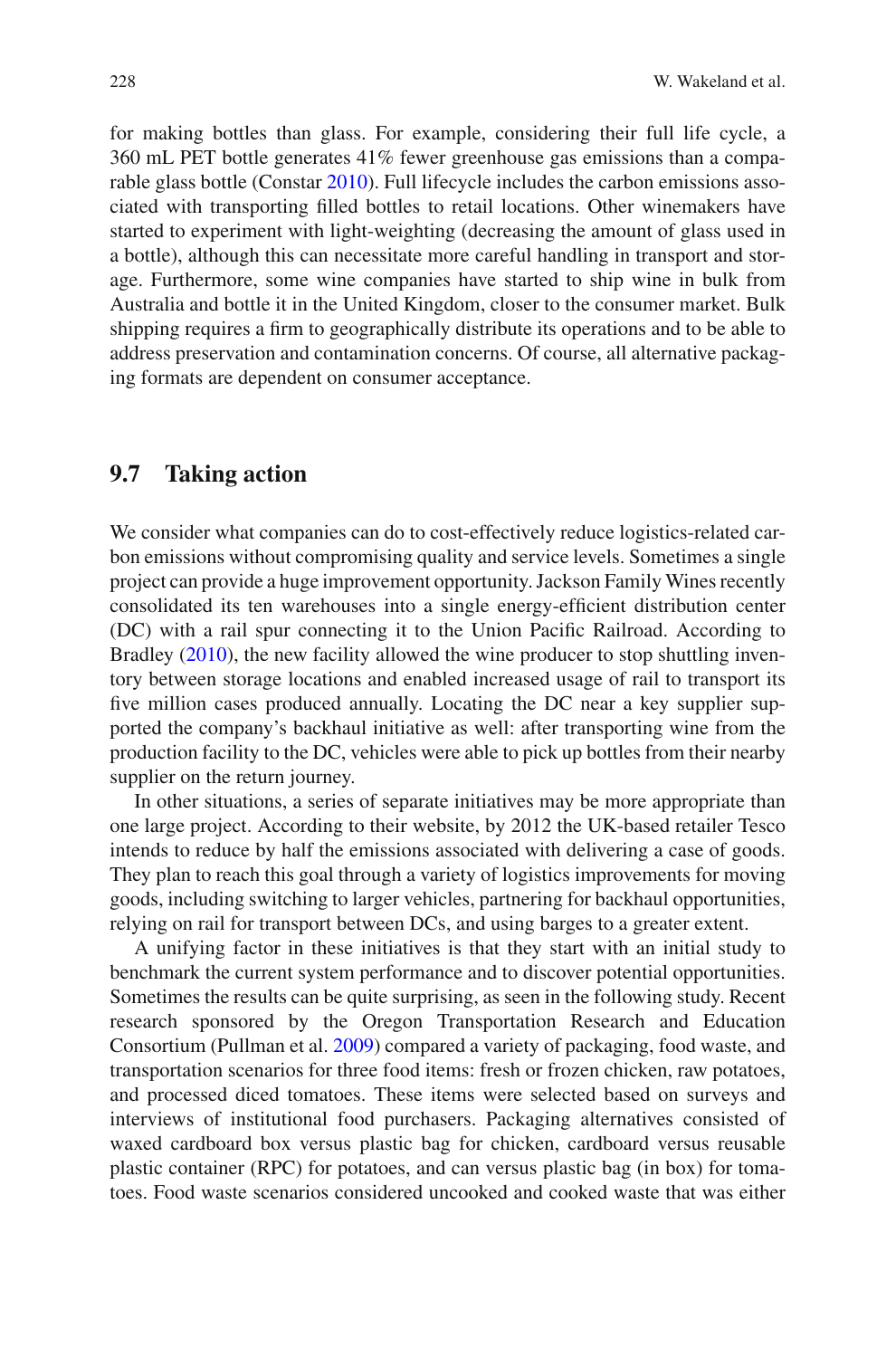|                                             |                                | Transportation           |      |                                                     |      |
|---------------------------------------------|--------------------------------|--------------------------|------|-----------------------------------------------------|------|
|                                             |                                | Local (within 100 miles) |      | Major distributor                                   |      |
|                                             |                                | Packaging                |      | Packaging                                           |      |
| Processed tomatoes #10 can<br>or equivalent |                                | А                        | В    | A                                                   | B    |
|                                             |                                |                          |      | Can (recycled) Bag-in-box Can (recycled) Bag-in-box |      |
| Food waste                                  | <b>None</b>                    | 1.56                     | 1.39 | 1.61                                                | 1.44 |
| (disposed)<br>hefore                        | 50% Compost,<br>before cooking | 2.22                     | 1.89 | 2.38                                                | 2.00 |
| or after<br>cooking)                        | 50% Landfill.<br>after cooking | 4.09                     | 3.76 | 4.20                                                | 3.86 |

 **Table 9.3** Example life cycle analysis of food waste, packaging, and distance

From Pullman et al. (2009)

partially composted or 100% landfilled. Transportation alternatives included local versus long distance and fresh versus frozen.

 For each scenario, full life cycle carbon assessments were done to determine the embodied carbon ( the total greenhouse gas emissions generated by the product life cycle within a system boundary of interest and reported in kg of  $CO<sub>2</sub>e$ . The CarbonScope analytical tool (Venkat 2009) was employed to do the analysis. The primary standard used for the product life cycle greenhouse gas emissions calculations was PAS 2050 (BSI Group 2008). PAS 2050 relies on the ISO 14040 series of standards (International Standards Organization [2009](#page-24-0) ) and the 2006 IPCC Guidelines for National Greenhouse Gas Inventories (Intergovernmental Panel on Climate Change [2009](#page-24-0)).

Pullman et al. (2009) conclude that food waste has a large adverse impact on the environment (especially if landfilled, as is often the case with cooked vegetables and meats); an unexpected finding that can be easily acted upon. Even raw vegetables that are composted rather than consumed increase carbon impact (see Table [9.3 \)](#page-10-0). Institutions may want to consider policies to encourage the use of packaging that reduces food waste (both before and after cooking). Similarly, "buy local" efforts for the three products evaluated earlier would make sense and would contribute to carbon reduction. Transportation-related carbon impacts were the most significant for frozen meat items.

 Overall, "food miles" do not matter as much as other considerations when determining the carbon impact of food production, consumption, and disposal (except perhaps for fresh food that is air freighted). Minimizing food waste and composting the unavoidable food waste could have a much larger benefit than switching from a distant supplier to a local supplier. Also, when analyzed carefully, one must conclude that plastic packaging generally has a smaller environmental footprint than steel, paper, or glass, because of its low volume (thinness) and light weight. Considerations may, however, be required on other health impacts of plastic packaging (e.g., physiological impacts on animals who consume plastics in landfills, etc.).

 As we have seen from previous examples, items transported by highly utilized larger trucks result in lower emissions per unit than when transported in smaller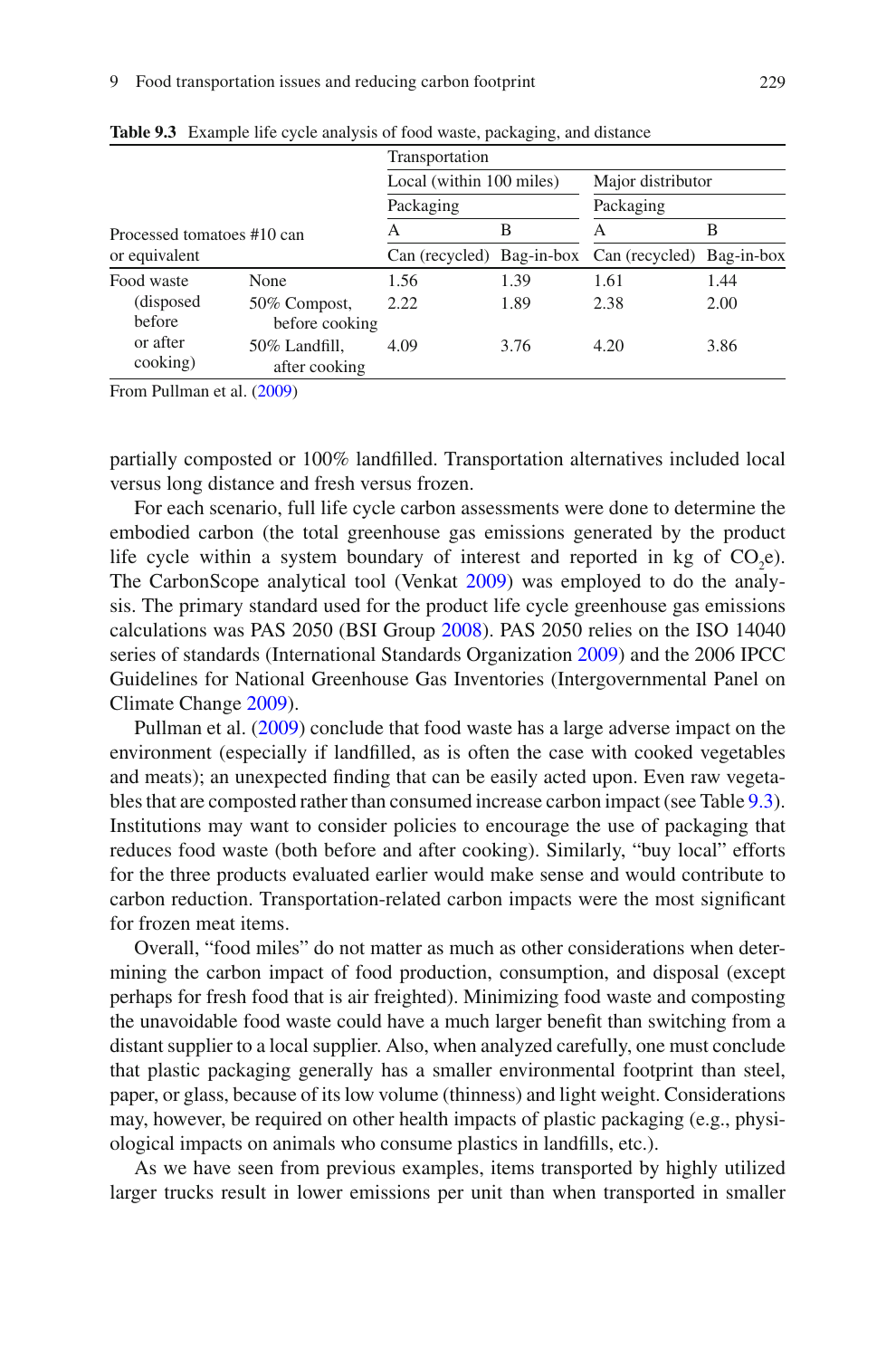vehicles. Such operational realities have led some analysts to posit a natural ecology of scale must exist. Schlich and Fleissner  $(2005)$  provide examples of how the international sourcing of juices and lamb is less energy intensive on a per-unit basis than the local (German) equivalent. They calculate that energy and cost savings arise from large-scale production and distribution, as well as from the comparative natural advantages some countries have in growing or raising food. For example, Brazil's climate is naturally more conducive to growing fruit than the climate in most of Europe, and Brazilian juice production typically occurs on a much large scale than European producers are able to support. Consequently, Schlich and Fleissner [\( 2005](#page-25-0) ) found that the lower emissions owing to producing juice in Brazil rather than Europe more than offset the transportation-related emissions associated with transporting the juice from Brazil to Europe. Such analyses tend to be controversial, in part because the answer is not what many people expect. Also, these results do not mean that local production can never compete with long distance sourcing regarding energy use and carbon emissions. The key is for local operations to find ways to be efficient and to achieve the economies that tend to be associated with large scale operations. Local production also provides other benefits that are not as easily incorporated into analyses, such as local employment, rural conservation, and consumer trust in origin and local brands.

It is not necessarily the case that only giant conglomerates can be highly efficient. It is possible for smaller firms to mimic the efficiency of larger entities. For example, farmers in European wine regions have often formed cooperatives for the production and marketing of their products. Indeed, Schlich [\( 2010](#page-25-0) ) documents the Hessische Bergstraße cooperative within the Rhine Valley, which is comprised of more than 500 family-owned vineyards. Despite the small size of these individual winemakers, the Hessische Bergstraße cooperative coordinates production and distribution in a way that allows these farmers to capture efficiencies of scale normally associated with a much larger producer.

 When aggregation occurs even further downstream in the supply chain, producer collectivism is not required. The following example explores how the logistics needed to support California farmers' markets could be improved, while preserving the small scale and independent nature of both the farms and the markets. Such improvements will not only yield financial benefits, but will also improve the energy intensity associated with bringing these products to consumers.

 The proliferation of farmers' markets in the last few years has been a boon to consumers looking to purchase fresh, locally grown fruits and vegetables. Worthen [\( 2010](#page-25-0) ) documents that California now has more than 500 markets, which are attended by nearly 3,000 farmers. However, this growth in the number of markets has negatively impacted many farmers, who report having to make multiple trips to visit more markets in order to sell the same amount of produce. Jog  $(2010)$  profiles Schletewitz Farms, one such fruit producer located near Fresno, California, that sells year round to nine greater Bay Area markets, each 200–350 km away. Such distances are typical, as many of the certified market suppliers are located in the Central Valley, whereas most markets are found in population centers closer to the coast, as seen in Fig. [9.10 ,](#page-20-0) which depicts a representative subset of farmers' markets and the farms that service them. Likewise, a map of vendors found at the Jack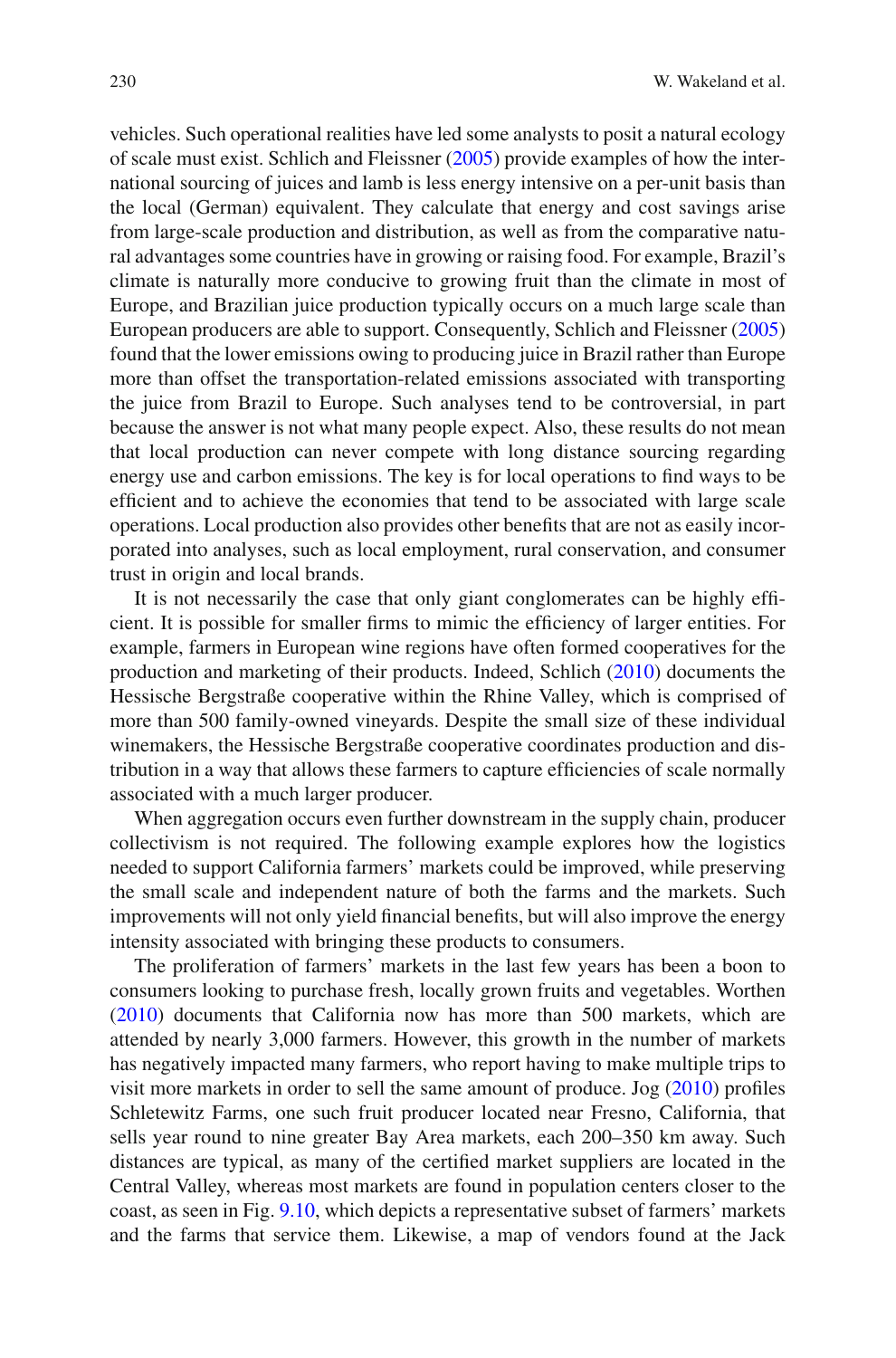<span id="page-20-0"></span>

**Fig. 9.10** Subset of farmers' markets, farms and candidate DCs (From Jog 2010). The Northern DC belongs to Safeway. The other DC represents a plausible consolidation point for Central Valley Farmers

London Square Farmers Market in Oakland shows that farmers come from as far north as Yuba City and as far south as San Diego, almost 800 km away (Jog [2010](#page-24-0)).

 On a per unit basis, supply chains relying on extensive use of small capacity vehicles are likely to be less energy efficient than their larger-scale counterparts. To illustrate this, we consider Sanger Farm, a regular vendor at the San Francisco Ferry Market. We assume that they nearly fill  $(90\%)$  a large pickup truck with produce and that they are able to completely sell the produce at the market (a best-case scenario). Using CargoScope, we calculate that the round-trip journey to transport the produce from Sanger Farm to San Francisco results in .45 kg  $CO<sub>2</sub>e$  emitted per kg of produce.

 We next consider a neighboring farm that may sell high volumes of produce through a supermarket such as Safeway. In this supply chain scenario, a midsized commercial truck (which has about ten times the capacity of a pickup truck) would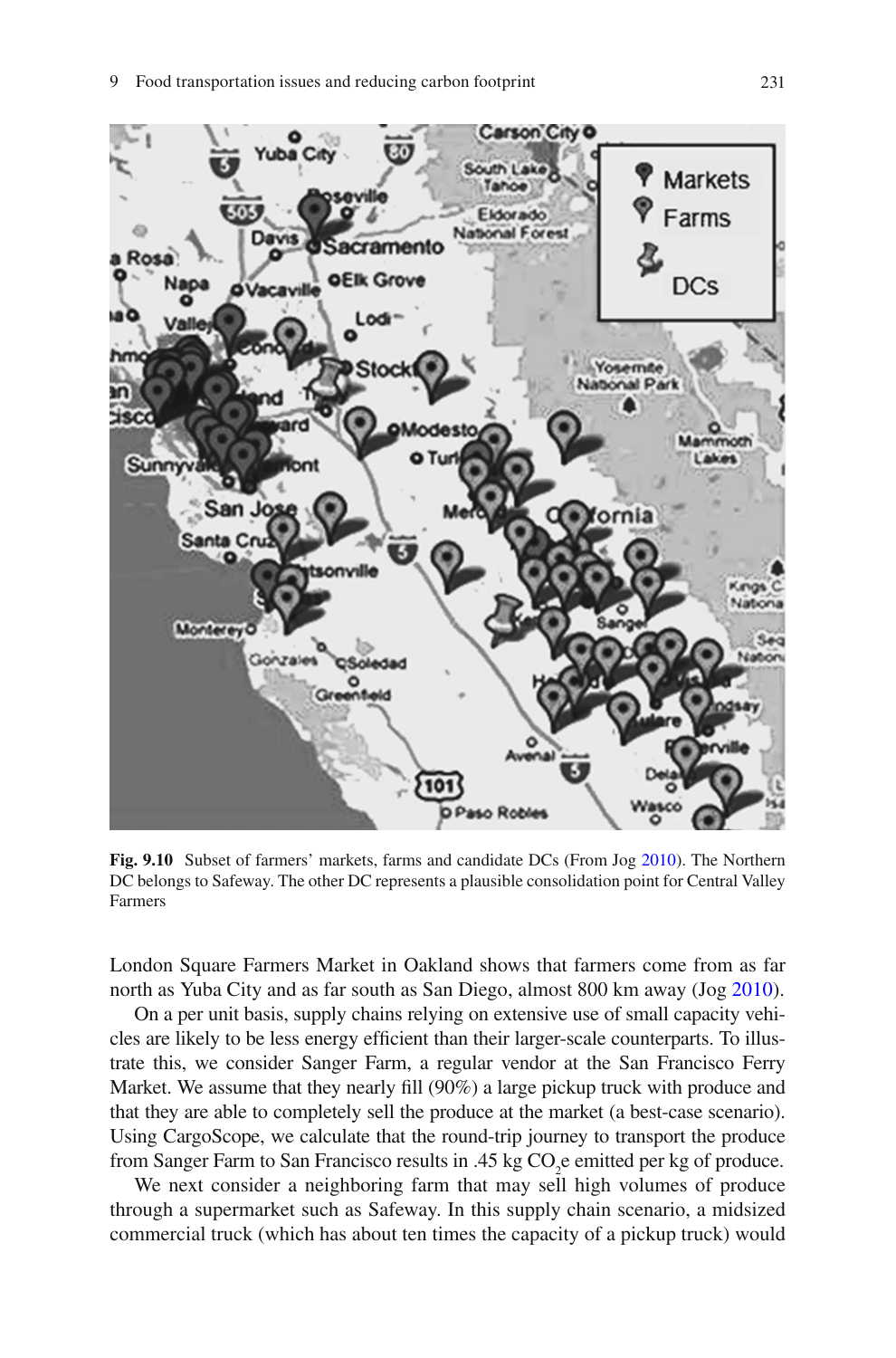

 **Fig. 9.11** Emissions from farm to retail for different sales channels (calculations performed using CargoScope)

transport produce from the farm to the Safeway DC in Tracy, where it could be placed in cold storage for a period of time. The produce would then be transported by a similar truck to a Safeway store in San Francisco, where it could take up to a week to be sold. Considering typical supermarket volumes and dwell times, we assume 90% utilization rates for both trucking links, and determine that .19 kg of  $CO<sub>2</sub>e$  is emitted for the transport and storage of 1 kg of produce from farm to retail gate. The farmers' market produce may be fresher and have other ecological benefits, but its carbon footprint is more than twice that of the comparable supermarket produce. This difference would be even greater if the dwell time at the DC were reduced for the supermarket-bound produce, because refrigerated storage contributes significantly to emissions. Figure  $9.11$  compares the transport and storagerelated carbon emissions for the two preceding distribution scenarios and a third scenario discussed next.

We finally consider modifying the farmers' market supply chain to include a consolidation DC that is near an interstate highway, but still relatively close to many Central Valley farms (such as in the vicinity of the small town of Cantua Creek). Rather than individually driving their produce across the state to farmers' markets in the Bay Area, participating farmers would deliver produce to the DC, where it would be stored for a period of a few days and then consolidated into midsized commercial trucks, each destined for a particular farmers' market. Market stalls could be staffed by employees of the DC or individuals hired at the local markets Assuming the same high utilization rates would hold, Fig. 9.11 shows that this newly designed supply chain would be much less carbon emissions intensive, approaching the relatively low levels of emissions provided by the supermarket supply chain.

Jog  $(2010)$  explores the potential for a farmers' market consolidation DC at a regional level. Although it would be impractical to gather historical sales data for every farmer at every market, Jog creates a simplified approximation by modeling the underlying network, which includes 135 Bay Area markets and more than 1,000 farms that sell produce at these markets. Jog's analysis treats the farms within a given zip code as a single larger farm that is equivalent in volume. The result is slightly more than 200 equivalent farms. Using this approximation tends to slightly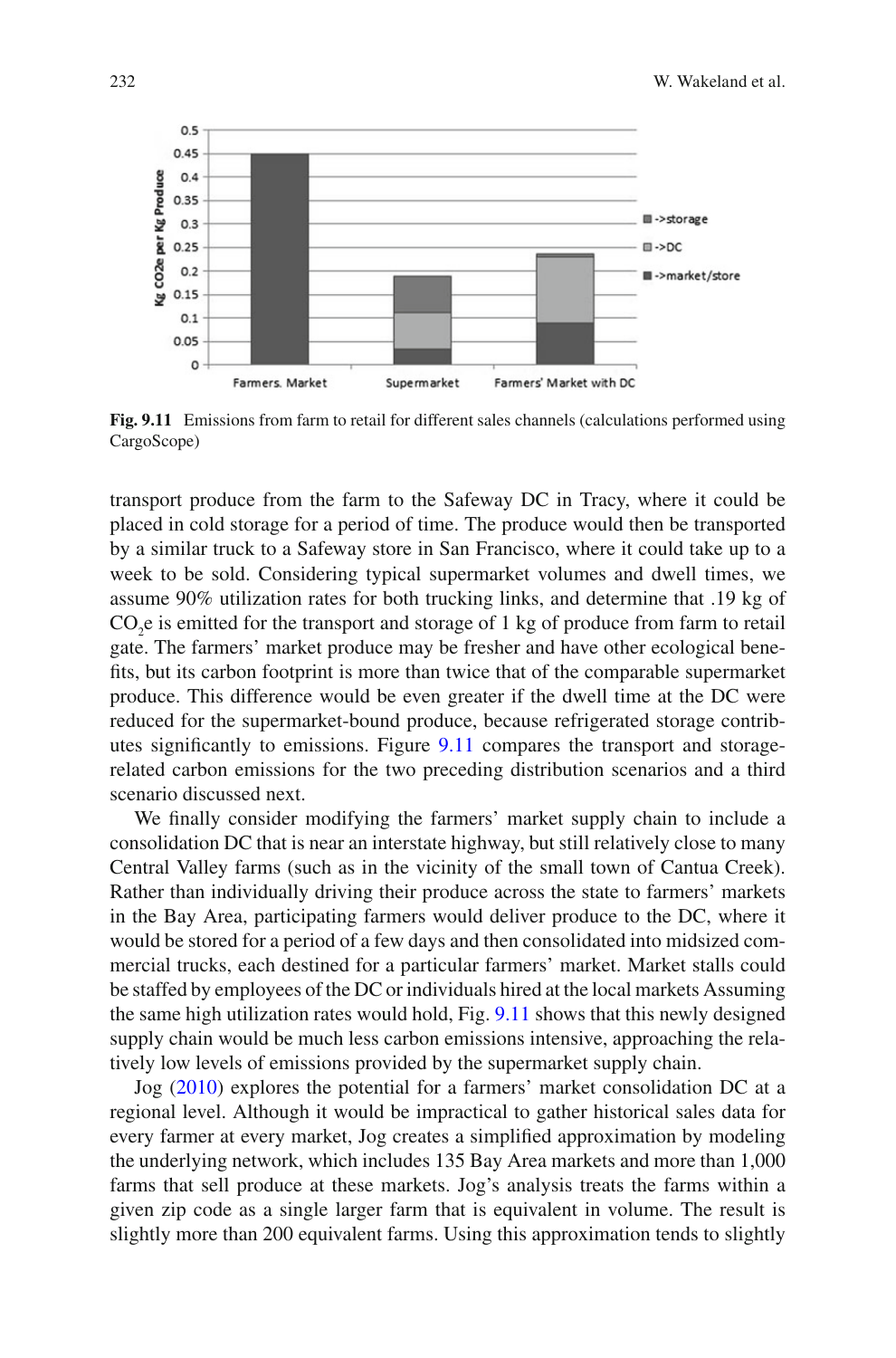underestimate the total travel distances. Considering one type of undifferentiated produce, assuming uniform production rates for each of the equivalent farms, and classifying each market into one of three sizes, Jog models this network as a transportation problem. The optimization problem was to find the minimum total travel distance that could meet the market demand.

 Without a consolidation DC, nearly 400 trucks would be needed to supply the markets over the course of a week, with an average round trip of slightly more than 200 km and a total travel distance of 84,000 km. It should be noted that this optimal solution greatly understates actual transit, as farmers typically travel more than 300 km per trip and visit several markets per week. In this minimized solution, farmers would visit only two or three markets per week, and markets would have at most a few vendors. Of course, such a lack of diversity would be counter to the mission of a farmers' market.

Next, Jog adds the Cantua Creek consolidation DC to the model and finds that the optimum in this case occurs when nearly 60% of the produce is routed through the DC, which reduces the overall distance traveled by 20%. Furthermore, market diversity would be supported, because trucks arriving to the market from the consolidation DC would carry produce from multiple farmers, a benefit for small-scale farmers who produce specialized products. Such farmers would be able to reach more consumers than is currently possible, because it would be economically feasible to ship fractional truckloads of their goods to different markets by consolidating them with goods from other small-scale farmers.

 Of course, the reality of funding and implementing such a consolidation DC, supporting transport from the DC to the markets, and arranging for staffing would be much more complex than building models and calculating potential benefits. Perhaps the DC could be created by the farmers as a cooperative, with collaborative staffing and support, as well as partnerships with organizations such as the California Federation of Certified Farmers' Markets. Alternatively, the DC could be created as a joint venture funded by a major reseller. Another option might be to allow produce to be sold at the DC or the market on a consignment basis. At present, California farmers' markets allow only direct producers. The concepts described above would tend to reduce consumer contact with growers, which has been one of the primary benefits of farmers' markets. However, the current trend toward more and more farmers' markets, without corresponding improvements to the underlying support structures, will not be sustainable in the long run for most small family farms and could ultimately deter participation of just the sort of vendors these markets were created to showcase.

# **9.8 Conclusion**

 The transportation-related carbon footprint varies from a few percent to more than half of the total carbon footprint associated with food production, distribution, and storage. Supply chains are complex and varied, and food supply chains are especially challenging because of seasonality, freshness, spoilage, and sanitary considerations. Measuring transportation-related carbon footprint involves careful choice of the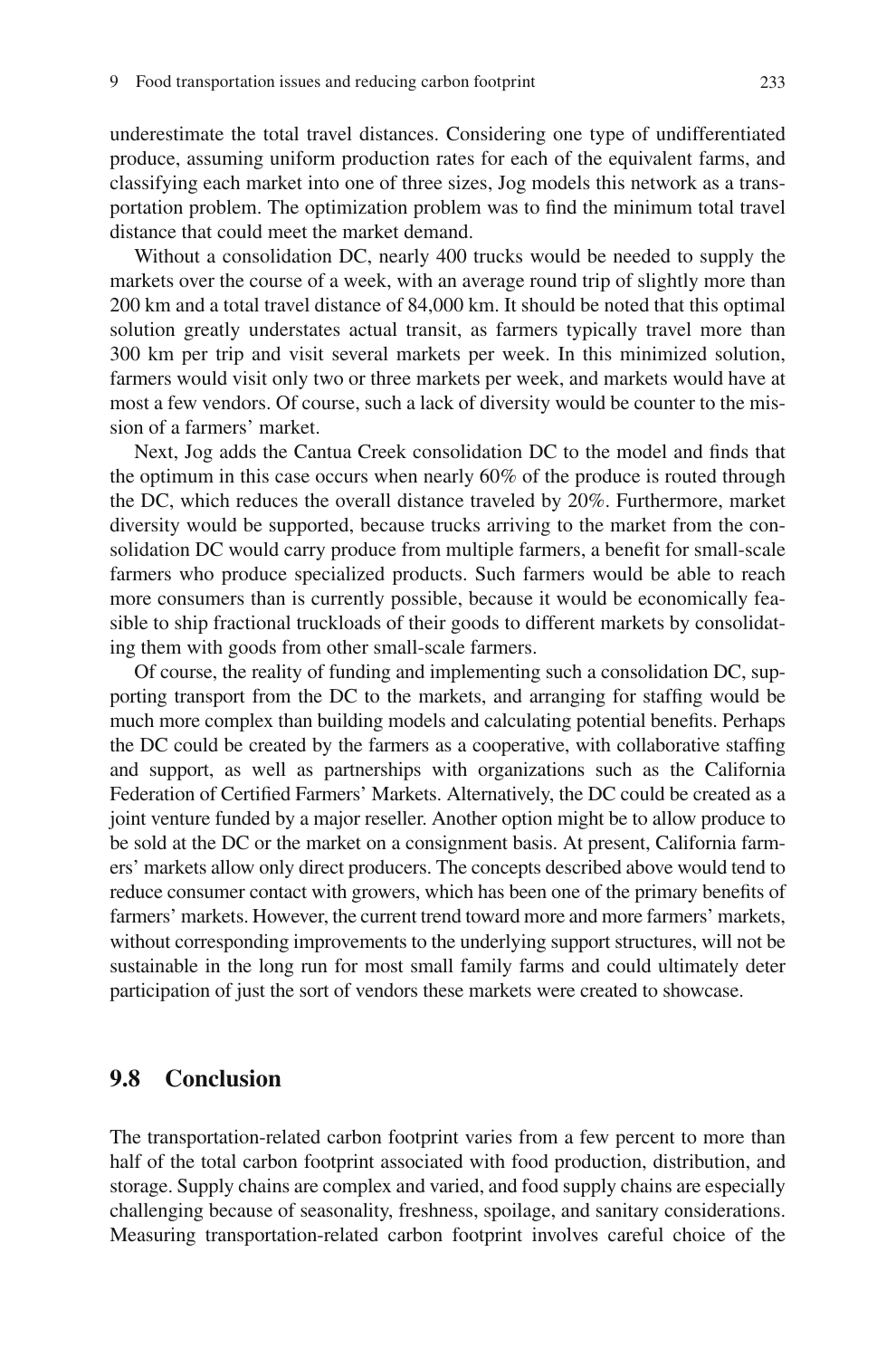<span id="page-23-0"></span>scope of the analysis, and there is much uncertainty in the results. Caution is warranted regarding the absolute numbers from carbon assessments, so it may be best to focus primarily on relative comparisons.

 The winemaker case study showed that a local 3PL approach had the lowest carbon footprint, and that the highest carbon footprint resulted from consumers driving to the winery. This does not mean, however, that local 3PL would be the best solution for all wineries. The case study involving organic fruit and vegetable supply showed how food carbon data can be provided to consumers in order to support their food purchasing choices, and the case study regarding packaged fruit indicated that transportation distances are not always a good indicator of total carbon footprint. Another case study indicated that home delivery can cut the transportation-related carbon footprint almost in half compared to consumers driving to the store individually.

 Supply chain planners must carefully consider the trade-off between transportation-related energy cost & carbon footprint and storage-related energy cost & carbon footprint. Also, the frequent small deliveries called for by lean manufacturing practices, although optimizing efficiency within a facility, can increase overall carbon footprint. Packaging is another important consideration, and the use of plastics rather than glass tends to lower carbon footprint. Benefits for the environment and health are further accrued by plastic recycling.

 To reduce carbon footprint, suppliers are consolidating their operations, increasing their use of rail and water transit, and increasing transport efficiency by filling trucks and considering backhaul opportunities. Food waste is another potentially significant contributor to carbon emissions, which could potentially be reduced via alternative packaging options. Our research also indicates that food-miles, a metric that many consider to be of primary importance, do not actually correlate very well with overall carbon footprint. Finally, although farmers' markets have many desirable attributes, they unfortunately tend to have a much higher carbon footprint than conventional food distribution. This differential could be lessened considerably by using consolidation DCs close to the farms.

 Whether comprising a large or small share of a product's total emissions, transportation is an unavoidable step in the supply chain for nearly every food product. However, the economic and environmental impacts of food transportation can be moderated. We reiterate that although food transportation decisions can sometimes be considered separately from other issues, this is not always appropriate. Food transportation and storage involves trade-offs that necessitate taking an overall system perspective.

# **References**

Bradley, P. 2010. An inside look at Jackson Family Wines' new eco-friendly warehouse. [http://](http://www.dcvelocity.com/articles/20100222inside_an_eco_friendly_dc/) [www.dcvelocity.com/articles/20100222inside\\_an\\_eco\\_friendly\\_dc/](http://www.dcvelocity.com/articles/20100222inside_an_eco_friendly_dc/). Accessed 15 May 2010.

 Browne, M., C. Rizet, S. Anderson, J. Allen, and B. Keita. 2005. Life cycle assessment in the supply chain: A review and case study. *Transport Reviews* 25(6): 761–782.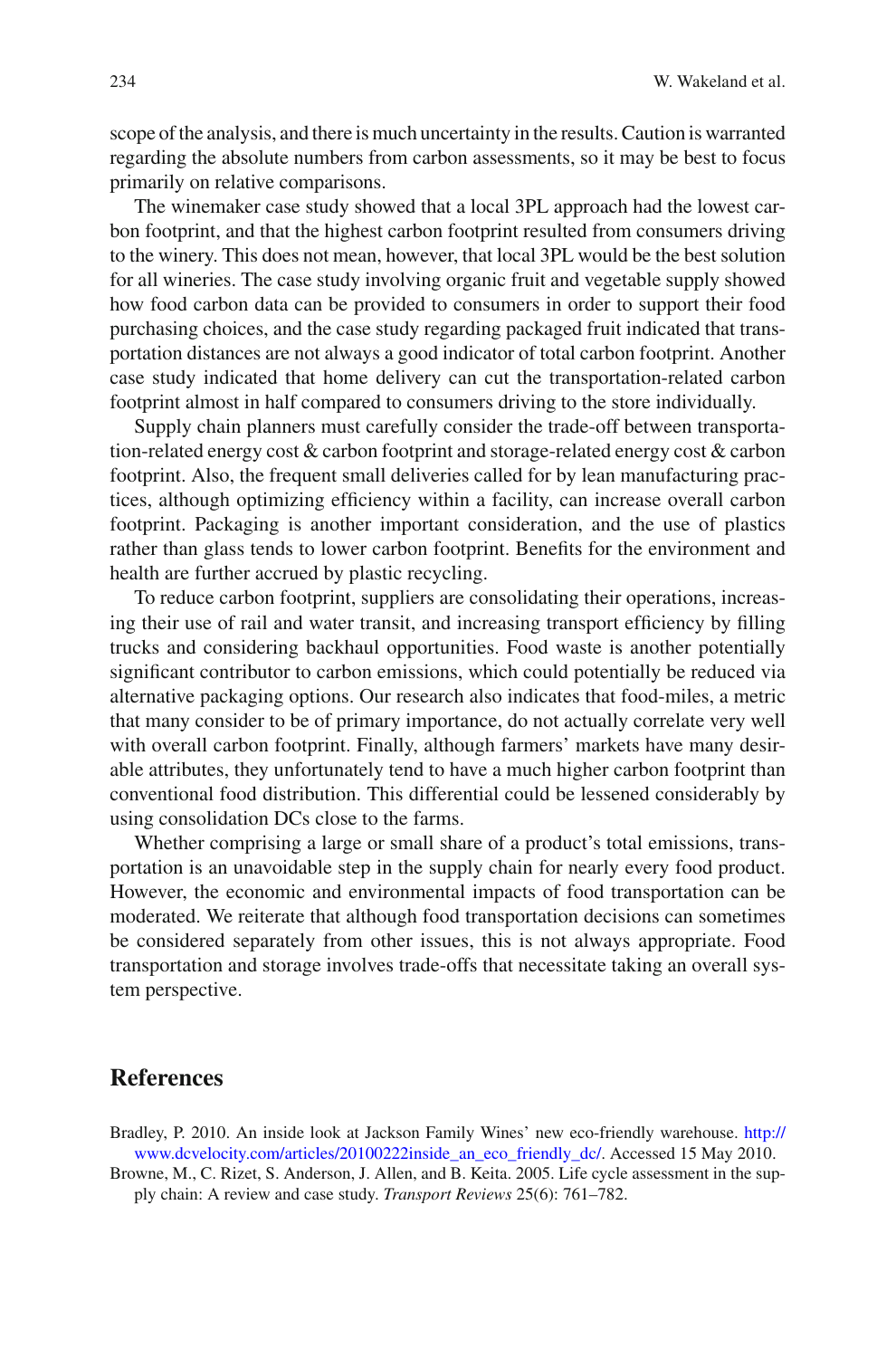- <span id="page-24-0"></span>BSI Group. 2008. PAS 2050:2008—Specification for the assessment of the lifecycle greenhouse gas emissions of goods and services. [http://www.bsigroup.com/en/Standards-and-Publications/](http://www.bsigroup.com/en/Standards-and-Publications/Industry-Sectors/Energy/PAS-2050/) [Industry-Sectors/Energy/PAS-2050/](http://www.bsigroup.com/en/Standards-and-Publications/Industry-Sectors/Energy/PAS-2050/) . Accessed 18 Mar 2009.
- Carlsson-Kanyama, A. 1998. Climate change and dietary choices—How can emissions of greenhouse gases from food consumption be reduced? *Food Policy* 23(3–4): 277–293.
- Carlsson-Kanyama, A., M.P. Ekström, and H. Shanahan. 2003. Food and life cycle energy inputs: Consequences of diet and ways to increase efficiency. *Ecological Economics* 44(2-3): 293–307.
- Cholette, S., and K. Venkat. 2009. The energy and carbon intensity of wine distribution: A study of logistical options for delivering wine to consumers. *Journal of Cleaner Production* 17(16): 1401–1413.
- CleanMetrics. 2010.<http://www.cleanmetrics.com> . Accessed 18 Sep 2010.
- Constar. 2010. Sustainability analysis for PET food jars. [http://www.constar.net/pdf/Convert-It\\_](http://www.constar.net/pdf/Convert-It_Analysis_Example.pdf) Analysis Example.pdf. Accessed 24 June 2010.
- DOE. 2009. U.S. CO<sub>2</sub> emissions from energy sources 2008 flash estimate. [http://www.eia.doe.](http://www.eia.doe.gov/) [gov/ .](http://www.eia.doe.gov/) Accessed 20 Jan 2010.
- Golicic, S., C. Boerstler, and L. Ellram. 2010. Greening transportation in the supply chain. *MIT Sloan Management Review* 51(2): 47–55.
- Heller, M., and G. Keoleian. 2000. *Life cycle-based sustainability indicators for assessment of the U.S. food system [CSS00-04]* . Ann Arbor: Center for Sustainable Systems, School of Natural Resources and Environment.
- Hospido, A., L. Milà i Canals, S. McLauren, et al. 2009. The role of seasonality in lettuce consumption: A case study of environmental and social aspects. *International Journal of Life Cycle Assessment* 14: 381–391.
- Intergovernmental Panel on Climate Change. 2009. 2006 IPCC guidelines for national greenhouse gas inventories. <http://www.ipcc-nggip.iges.or.jp/public/2006gl/index.html> . Accessed 18 Mar 2009.
- International Standards Organization. 2009. ISO 14040: 2006 Environmental management–life cycle assessment–Principles and framework (2). [http://www.iso.org/iso/iso\\_catalogue/cata](http://www.iso.org/iso/iso_catalogue/catalogue_ tc/catalogue_detail.htm?csnumber<2009>=<2009>37456)[logue\\_ tc/catalogue\\_detail.htm?csnumber = 37456 .](http://www.iso.org/iso/iso_catalogue/catalogue_ tc/catalogue_detail.htm?csnumber<2009>=<2009>37456) Accessed 18 Mar 2009.
- Jog, S. 2010 Optimizing the logistics of farmer's markets: A carbon footprint study. Master's thesis, San Francisco State University, California.
- Johnson, E. 2008. Disagreement over carbon footprints: A comparison of electric and LPG forklifts. *Energy Policy* 36(4): 1569–1573.
- Milà i Canals, L., S.J. Cowell, S. Sim, and L. Basson. 2007. Comparing domestic versus imported apples: A focus on energy use. *Environmental Science and Pollution Research* 14(5): 338–344.
- Pirog, R., T. Van Pelt, K. Ensayan, and E. Cook. 2001. *Food, fuel and freeways: An Iowa perspective on how far food travels, fuel usage, and greenhouse gas emissions* . Ames: Leopold Center for Sustainable Agriculture.
- Point, E. 2008. Life cycle environmental impacts of wine production and consumption in Nova Scotia, Canada. Master's thesis, Dalhousie University, Halifax.
- Pullman, M., R. Fenske, and W. Wakeland. 2009. *Food delivery footprint: Addressing transportation, packaging, and waste in the food supply chain.* OTREC Research Report, RR-08-154, Oregon Transportation Research and Education Consortium, March 2009.
- Rosenthal, E. 2009. To cut global warming, Swedes study their plates. *The New York Times* , 23 Oct 2009.
- Saunders, C., and A. Barber. 2007. *Comparative energy and greenhouse gas emissions of New Zealand's and the United Kingdom's dairy industry* . Christchurch: Lincoln University. AERU Research Report No. 297.
- Saunders, C., A. Barber, and G. Taylor. 2006. *Food miles—Comparative energy/emissions performance of New Zealand's agriculture industry* . Christchurch: Lincoln University. AERU Research Report No. 285.